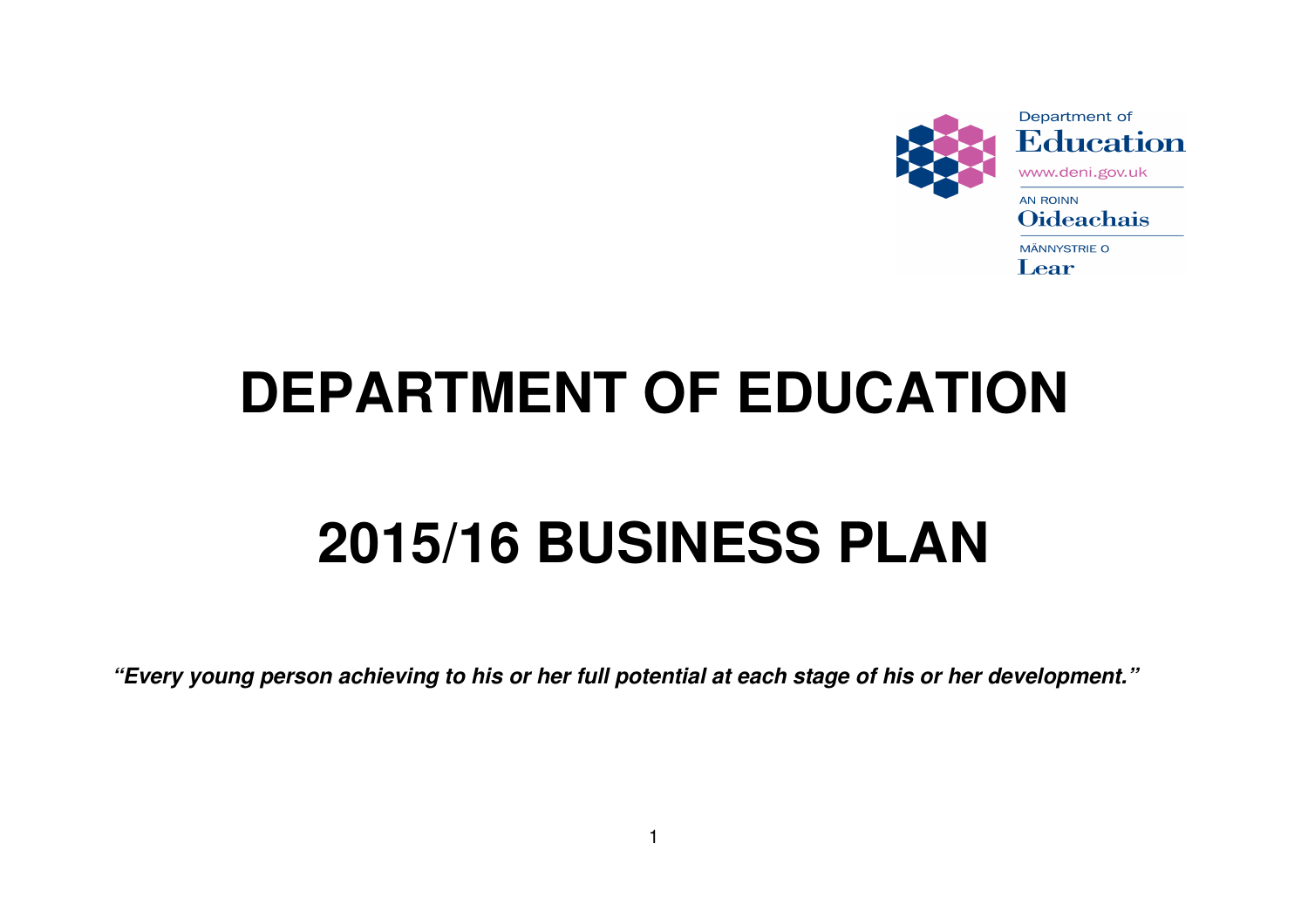## **CONTENTS**

| Introduction     |                                                                                | Page 3  |
|------------------|--------------------------------------------------------------------------------|---------|
| Corporate Goal 1 | Raising standards for all                                                      | Page 5  |
|                  | Corporate Goal 2   Closing the performance gap, increasing access and equality | Page 12 |
|                  | Corporate Goal 3   Developing the education workforce                          | Page 17 |
|                  | Corporate Goal 4   Improving the learning environment                          | Page 19 |
|                  | Corporate Goal 5   Transforming the governance and management of education     | Page 22 |
|                  | Corporate Goal 6   Discharging our corporate responsibilities effectively      | Page 24 |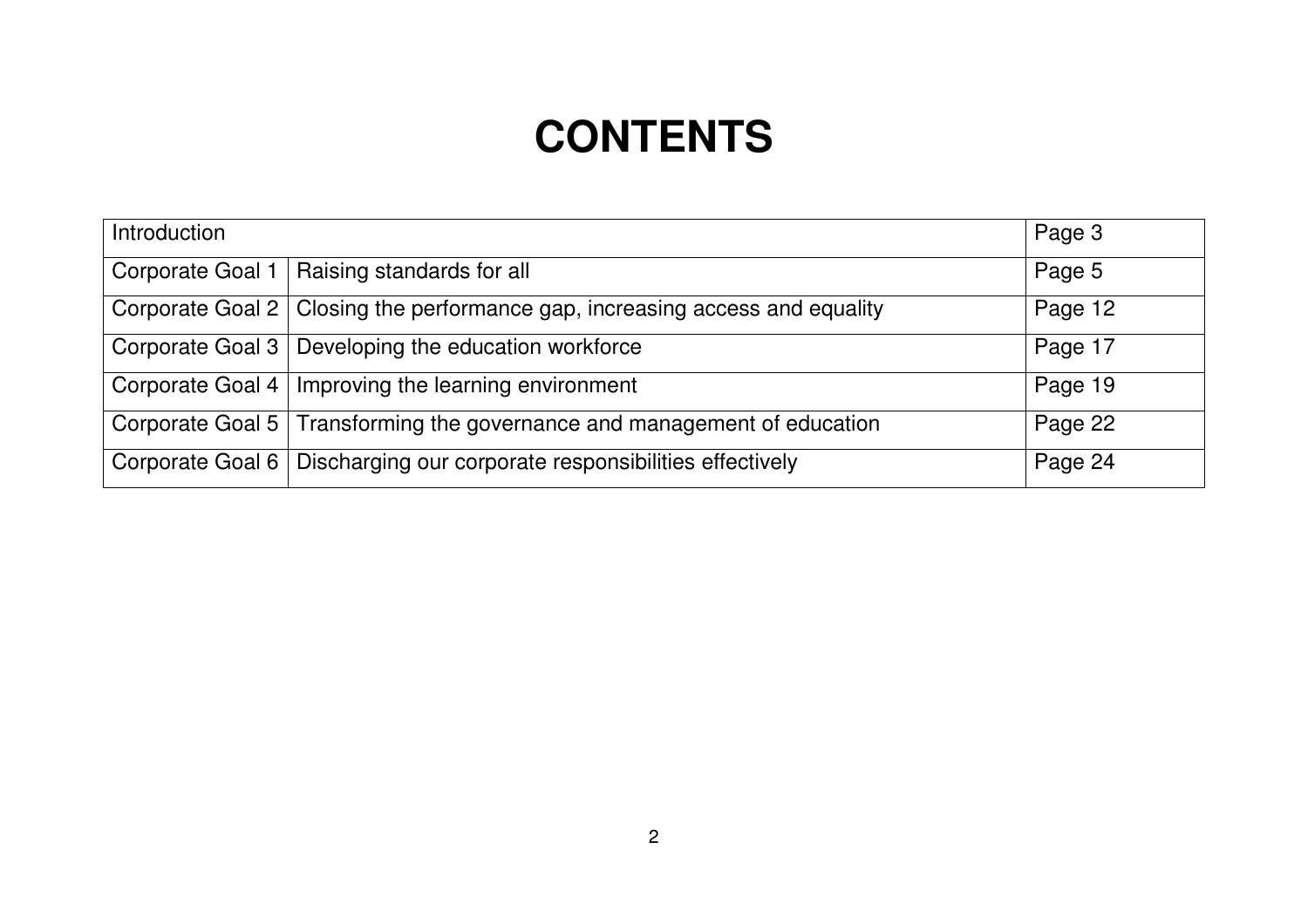#### **Introduction**

This business plan reflects the key priorities and objectives for the Department of Education (DE) during 2015/16 under the following 6 corporate goals:

- **Raising standards for all**  through high quality teaching and learning, ensuring that all young people enjoy and do well in their education and that their progress is assessed and their attainment recognised, including through qualifications.
- **Closing the performance gap, increasing access and equality**  addressing the underachievement that exists in our education system; ensuring that young people who face barriers or are at risk of social exclusion are supported to achieve to their full potential; and ensuring that our education service is planned effectively on an area basis to provide pupils with full access to the curriculum and Entitlement Framework.
- • **Developing the education workforce** – recognising the particular professional role of teachers and school leaders in delivering an effective curriculum and raising standards and also the important role of other education professionals and those who support them.
- $\bullet$  **Improving the learning environment** – making sure that strategic investment supports the delivery of the area plans; that the premises in which young people learn are safe, fit for purpose and conducive to learning; and that the environment provides opportunities for sharing and for building a more cohesive society.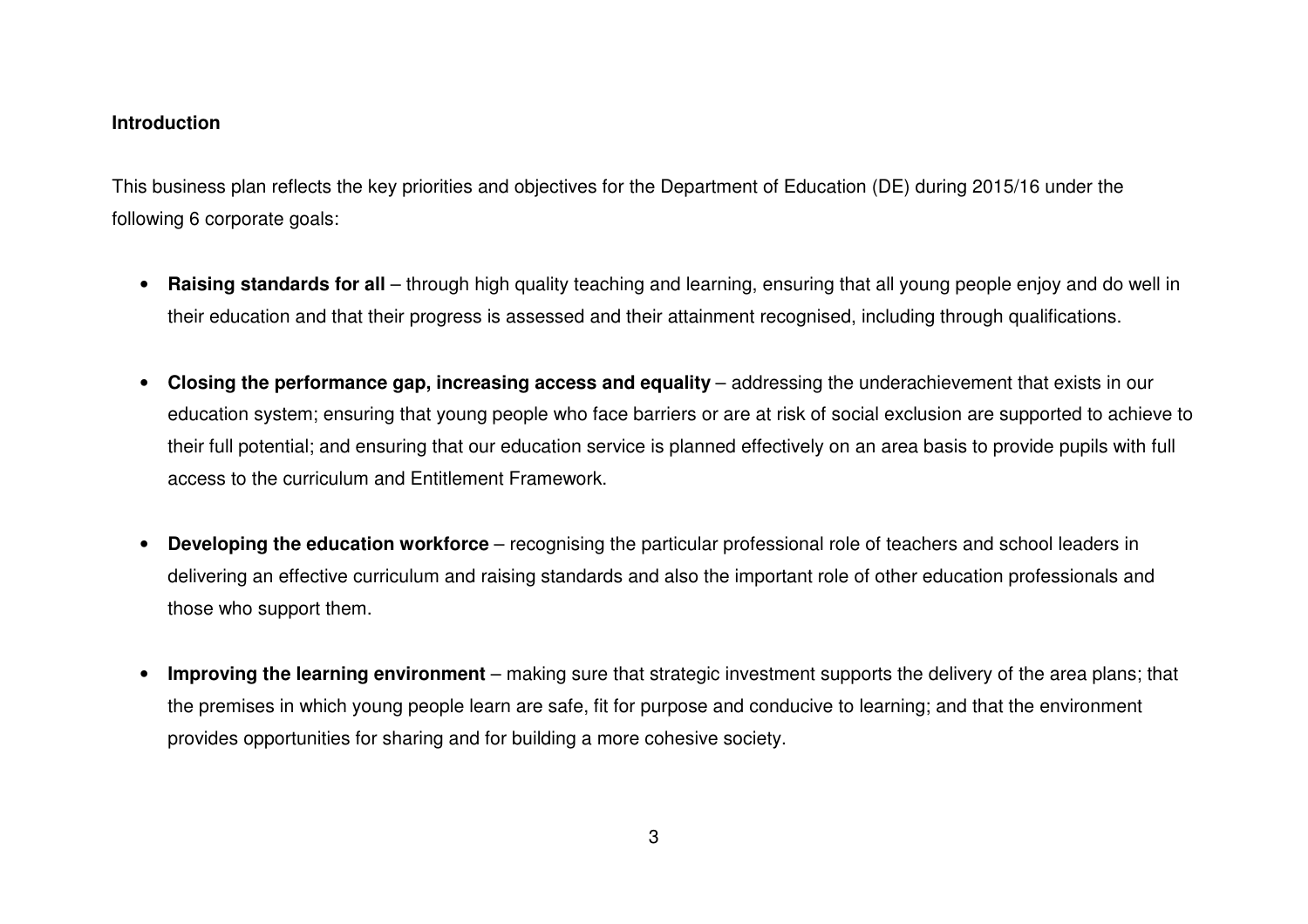- $\bullet$ **Transforming the governance and management of education** – ensuring that the arrangements for governing and managing education here are modern, accountable and child-centred and that education services are delivered efficiently and effectively in support of schools.
- $\bullet$  **Discharging our corporate responsibilities effectively –** ensuring that the specific corporate responsibilities that rest with it as a government department are effectively and efficiently discharged.

The Department's annual business plan is published on its website. It is subject to review to take account of any issues that may affect achievement of targets and progress in delivering on commitments is monitored regularly by the Departmental Board. An end-year progress report will also be published on the website.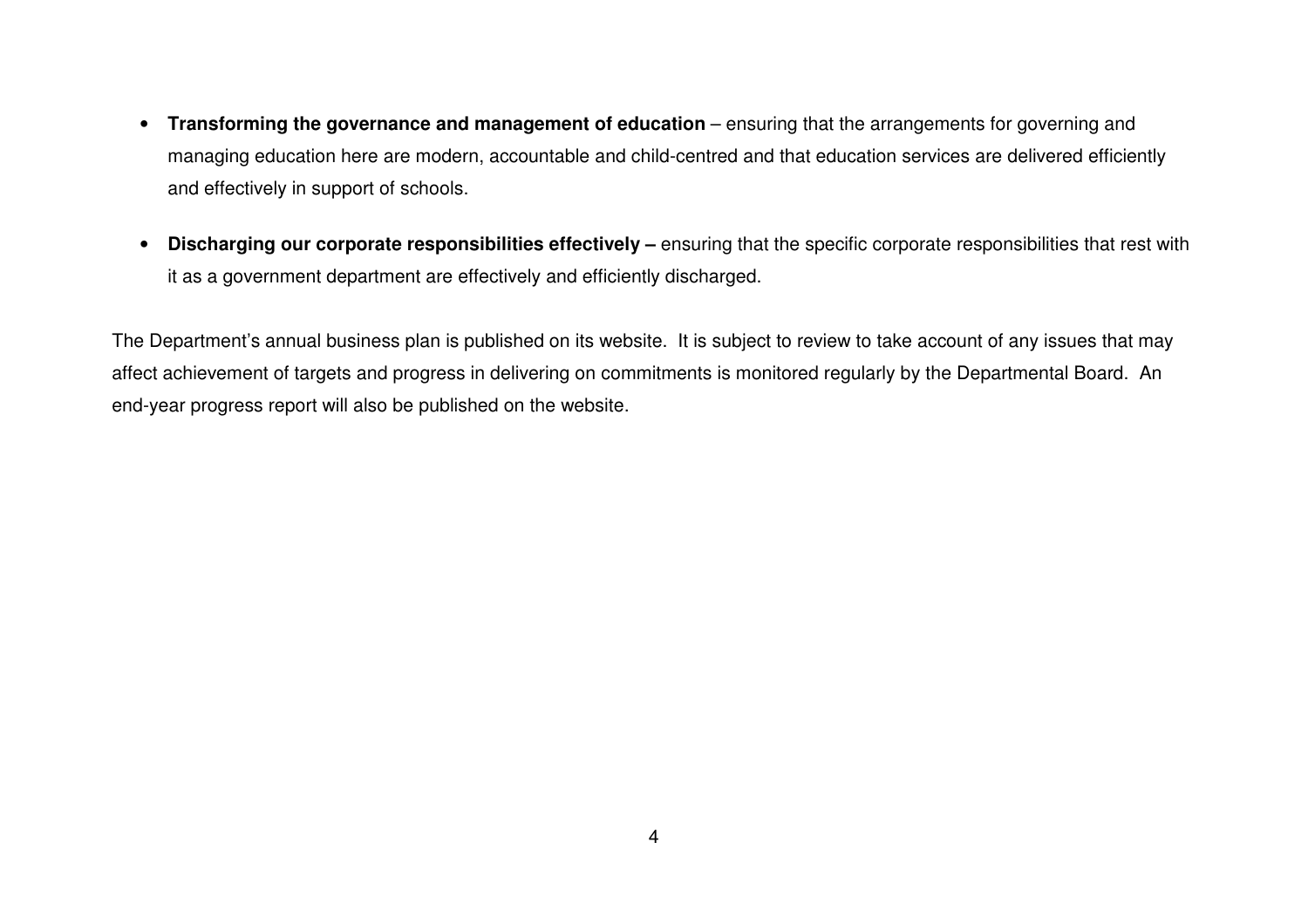## **DEPARTMENT OF EDUCATION BUSINESS PLAN 2015/16**

## **CORPORATE GOAL 1: RAISING STANDARDS FOR ALL**

| Area               | <b>Key Success Indicator</b>                                                         | <b>Commitment/Action</b>                                                                                                                                                                                                     | <b>Lead Directorate</b>                   |
|--------------------|--------------------------------------------------------------------------------------|------------------------------------------------------------------------------------------------------------------------------------------------------------------------------------------------------------------------------|-------------------------------------------|
| <b>Early Years</b> | Sufficient pre-school places available so<br>that every child can be offered a place | 1.1 Ensure sufficient level of provision to meet<br>demand.                                                                                                                                                                  | <b>Families and</b><br><b>Communities</b> |
|                    |                                                                                      | <b>1.2</b> Review the prioritising criteria for allocation<br>of places to ensure that they adequately<br>prioritise low income families, including low paid<br>working parents.                                             |                                           |
|                    | Reduced non participation rates                                                      | 1.3 Review responses from parents who chose<br>not to participate in the pre-school admission<br>process and explore any potential barriers to<br>parents applying for funded pre-school provision<br>by end September 2015. |                                           |
|                    | Early years education<br>strengthened and developed                                  | 1.4 Progress implementation of the framework<br>for early years 'Learning to Learn' to strengthen<br>and develop early years education and<br>implement key actions.                                                         |                                           |
|                    |                                                                                      | 1.5 Review and progress the findings of the<br>independent review of Sure Start by end March<br>2016.                                                                                                                        |                                           |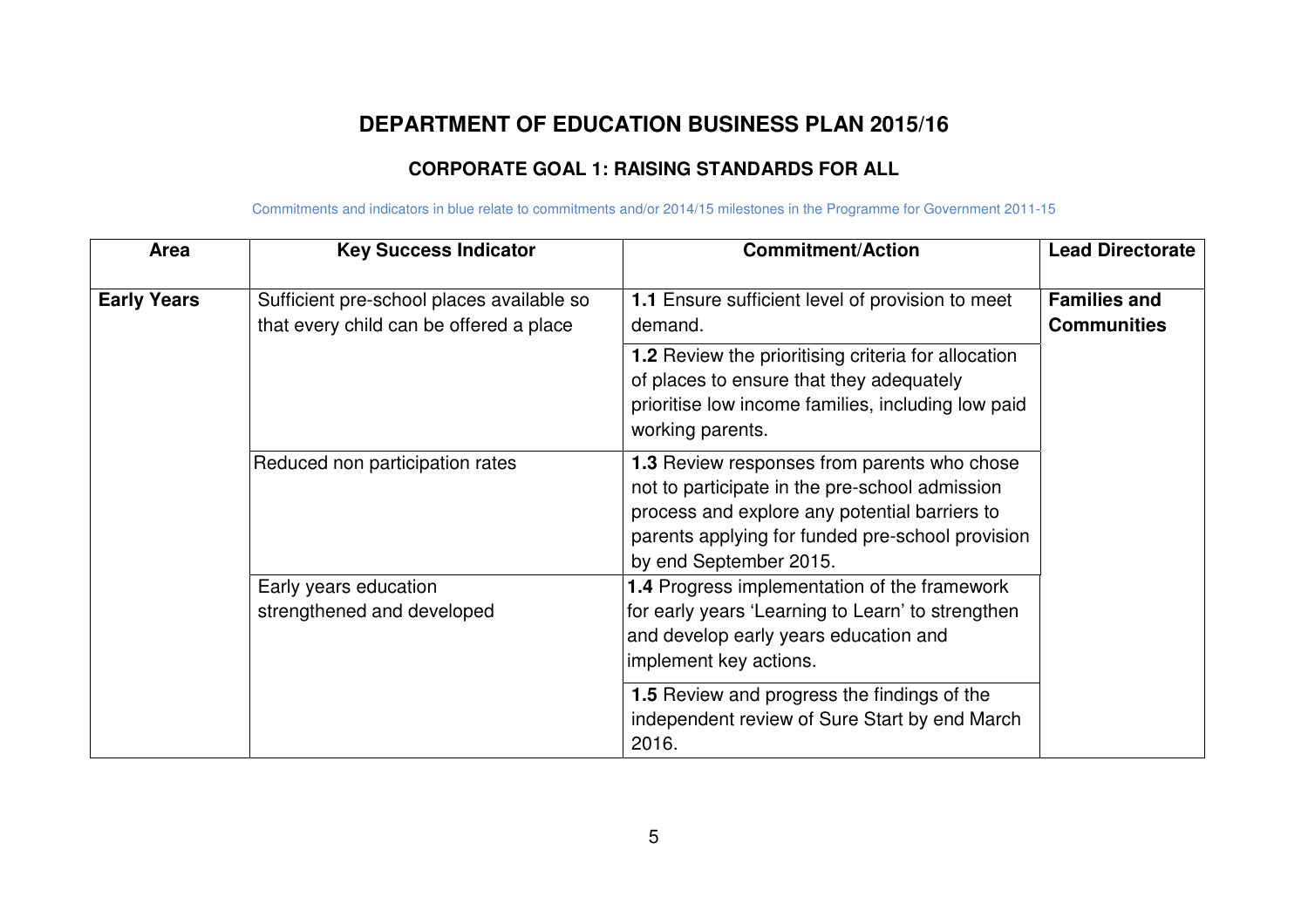| <b>Area</b> | <b>Key Success Indicator</b> | <b>Commitment/Action</b>                                                                                                                                                                                                                                                                                     | <b>Lead Directorate</b>                   |
|-------------|------------------------------|--------------------------------------------------------------------------------------------------------------------------------------------------------------------------------------------------------------------------------------------------------------------------------------------------------------|-------------------------------------------|
|             |                              | <b>1.6</b> Oversee and contribute to early years cross-<br>departmental work stream and projects<br>including Together: Building a United<br>Community (TBUC), North South Ministerial<br>Council (NSMC), British-Irish Council, Atlantic<br>Philanthropies funded projects etc.                             | <b>Families and</b><br><b>Communities</b> |
|             |                              | 1.7 Further develop the 'Getting Ready to Learn'<br>work stream as part of the Delivering Social<br>Change (DSC) signature programme Early<br>Intervention Transformation Programme to<br>provide additional opportunities for parents to<br>develop and maintain a supportive home<br>learning environment. |                                           |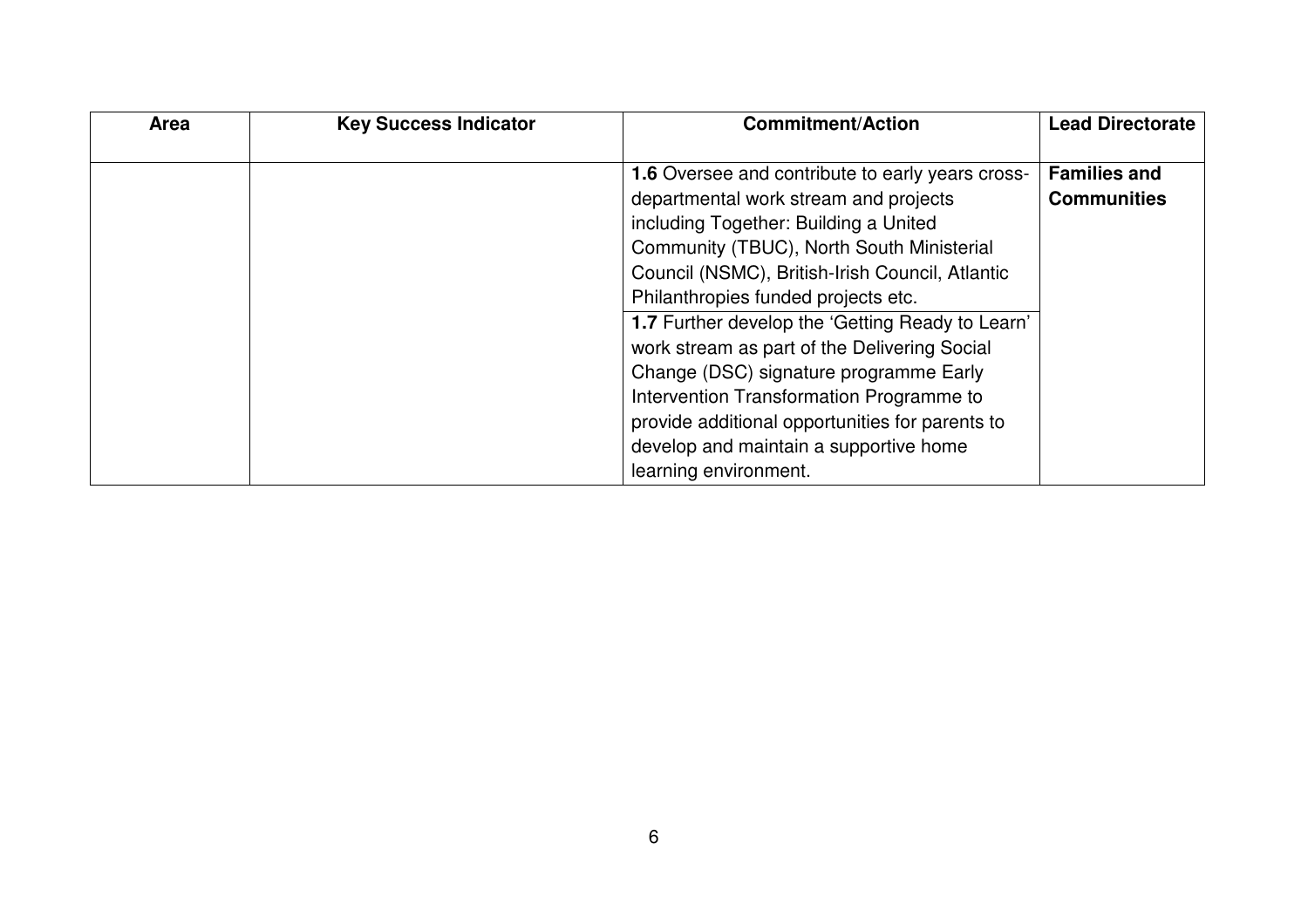| Area         | <b>Key Success Indicator</b>                | <b>Commitment/Action</b>                      | <b>Lead Directorate</b> |
|--------------|---------------------------------------------|-----------------------------------------------|-------------------------|
|              |                                             |                                               |                         |
| <b>Pupil</b> | Increase the % pupils attaining at or above | 1.8 Continue throughout the year to implement | Curriculum,             |
| attainment   | the expected levels in Communication and    | the school improvement policy, Every School a | <b>Qualifications</b>   |
|              | Using Maths at the end of Key Stage $21$ to | Good School.                                  | and Standards           |
|              | 82.2% and 82.9%, respectively; and          |                                               |                         |
|              |                                             |                                               |                         |
|              | Increase the % of pupils attaining at or    |                                               |                         |
|              | above the expected levels in                |                                               |                         |
|              | Communication and Using Maths at the        |                                               |                         |
|              | end of Key Stage 3 to 76.9% and 79.1%,      |                                               |                         |
|              | respectively                                |                                               |                         |
|              |                                             |                                               |                         |
|              | Increase the % of school leavers attaining  |                                               |                         |
|              | 5 or more GCSEs at A*-C (or equivalent)     |                                               |                         |
|              | including GCSEs in Maths and English $2$ to |                                               |                         |
|              | 63% in 2013/14<br>$\bullet$                 |                                               |                         |
|              | 66% in 2014/15<br>$\bullet$                 |                                               |                         |
|              | 67% in 2015/16<br>$\bullet$                 |                                               |                         |
|              | Increase the percentage of school leavers   |                                               |                         |
|              | achieving GCSE Grades A*-C in English       |                                               |                         |
|              | and Maths                                   |                                               |                         |
|              |                                             |                                               |                         |
|              |                                             |                                               |                         |

 $^1$  During the financial year 2015/16 the most recent performance data will relate to the 2014/15 academic year.

 $^2$  During the financial year 2015/16 the most recent performance data will relate to the 2013/14 academic year.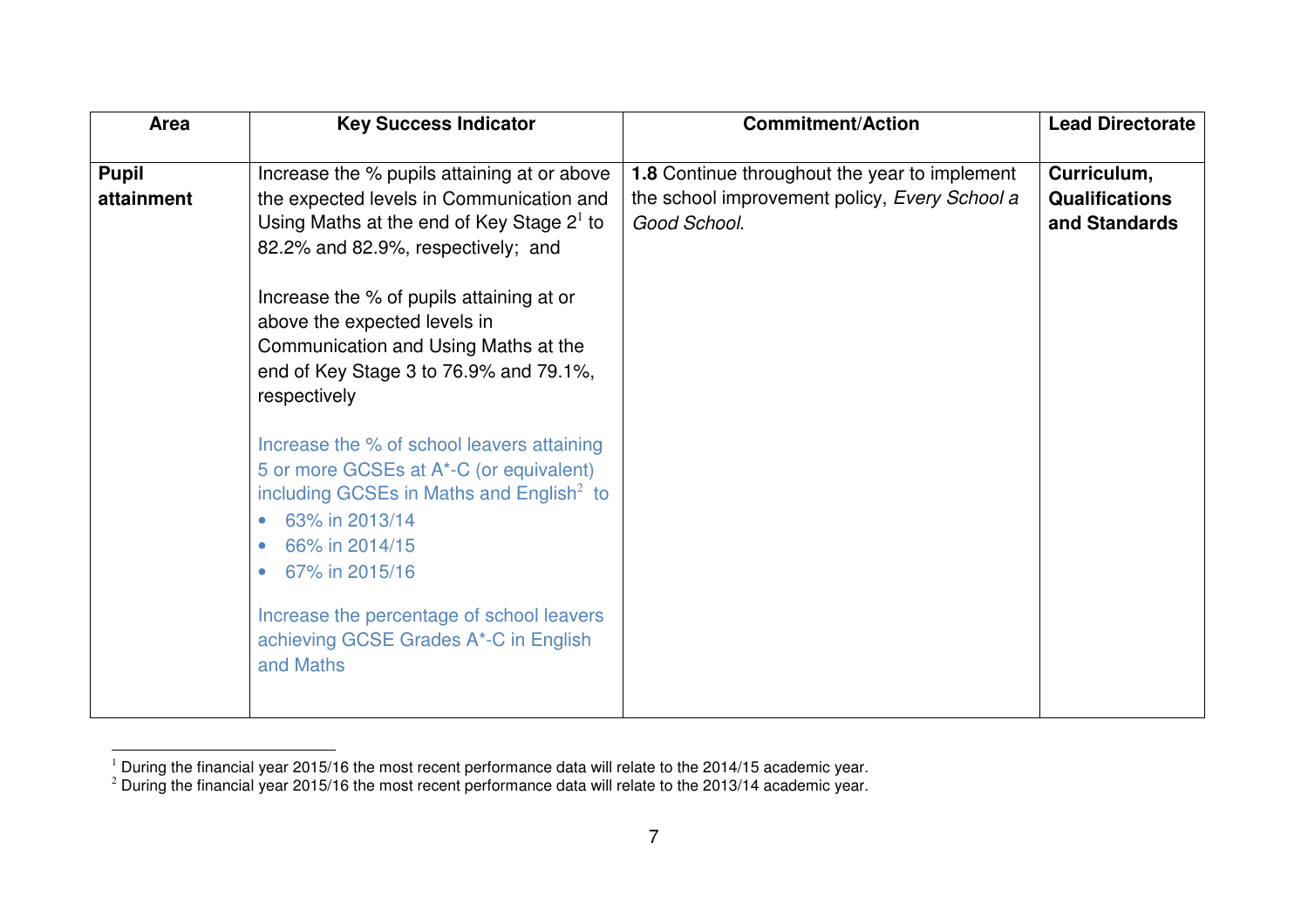| Area              | <b>Key Success Indicator</b>                                                                                                                                                                                                                                                                                              | <b>Commitment/Action</b>                                                                                                                                                                                                                                                                                                                                                                                                                                                                    | <b>Lead Directorate</b>                               |
|-------------------|---------------------------------------------------------------------------------------------------------------------------------------------------------------------------------------------------------------------------------------------------------------------------------------------------------------------------|---------------------------------------------------------------------------------------------------------------------------------------------------------------------------------------------------------------------------------------------------------------------------------------------------------------------------------------------------------------------------------------------------------------------------------------------------------------------------------------------|-------------------------------------------------------|
|                   | Ensure that a minimum of 35% of school<br>leavers achieve at least 3 A levels at A*-C<br>(or equivalent)<br>Increase % of school leavers with at least<br>2 A levels at grades $A^*$ -E (or equivalent) <sup>3</sup><br>to<br>52% in 2013/14<br>$\bullet$<br>56% in 2014/15<br>$\bullet$<br>59.3% in 2015/16<br>$\bullet$ | 1.9 Continue throughout the year to implement<br>'Count, Read: Succeed', and associated<br>programmes, including the Key Stage 2/3<br>Literacy and Numeracy Continuing Professional<br>Development (CPD).<br>1.10 On a regular basis throughout the year,<br>monitor and challenge the Education Authority<br>(EA) and DE's other Arm's Length Bodies' (ALB)<br>targets and actions to improve performance at<br>sub-system level through Governance and<br>Accountability Review meetings. | Curriculum,<br><b>Qualifications</b><br>and Standards |
| <b>Curriculum</b> | From September 2015, all grant-aided<br>post-primary schools are supported to<br>deliver a broad, balanced and coherent<br>curricular offer that includes at least 24<br>courses at KS4 and at least 27 courses<br>post-16 and meets the statutory<br>requirements around applied/general                                 | 1.11 To provide transitional funding to Area<br>Learning Communities to support delivery of the<br><b>Entitlement Framework.</b>                                                                                                                                                                                                                                                                                                                                                            |                                                       |

 $\overline{3}$  During the financial year 2015/16 the most recent performance data will relate to the 2013/14 academic year.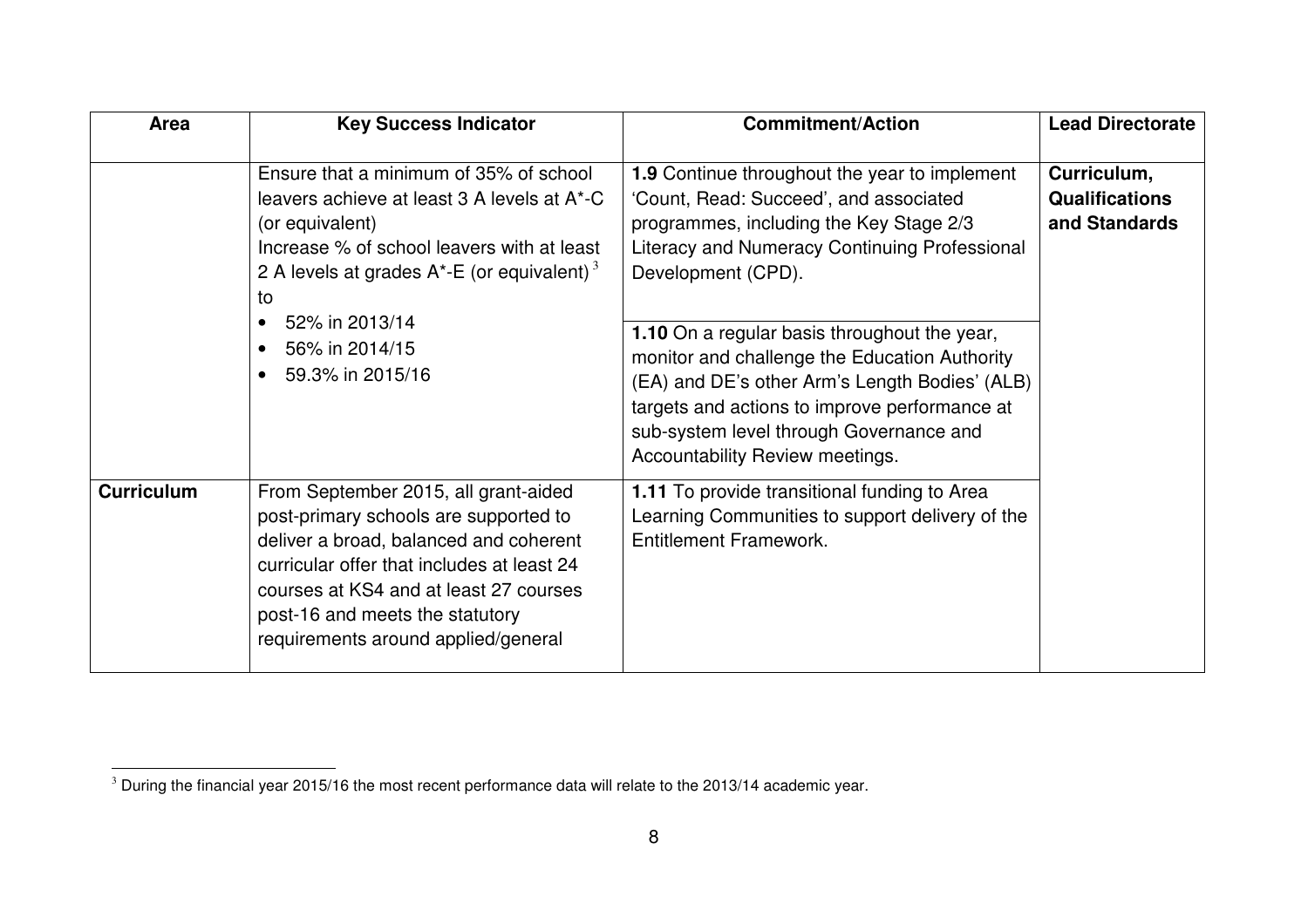| <b>Area</b>       | <b>Key Success Indicator</b>                                                                                                                                                                                                                      | <b>Commitment/Action</b>                                                                                                                                                                                                                                 | <b>Lead Directorate</b>                                        |  |
|-------------------|---------------------------------------------------------------------------------------------------------------------------------------------------------------------------------------------------------------------------------------------------|----------------------------------------------------------------------------------------------------------------------------------------------------------------------------------------------------------------------------------------------------------|----------------------------------------------------------------|--|
|                   | balance.                                                                                                                                                                                                                                          | 1.12 Monitor delivery, and work with the EA to<br>support areas where schools may not meet<br>statutory requirements.                                                                                                                                    | Curriculum,<br><b>Qualifications</b><br>and Standards          |  |
|                   | The effective implementation of the<br>statutory curriculum                                                                                                                                                                                       | 1.13 By December 2015 evaluate the pilots for<br>the expansion of Area Learning Communities<br>into supporting the delivery of the curriculum<br>between the primary and post-primary phases.                                                            |                                                                |  |
|                   | An increase in the proportion of A-Level<br>Science, Technology, Engineering and<br>Maths (STEM) examination entries in<br>2015/16 cohort, from a baseline of 40.9%<br>(Proportion of A-Level Examination Entries<br>in STEM subjects in 2011/12) | 1.14 Throughout the year identify and support<br>appropriate intervention programmes to<br>increase interest in and take-up of STEM<br>subjects.                                                                                                         |                                                                |  |
| <b>Assessment</b> | Functional assessment arrangements at<br>Key Stages 1, 2 and 3, maximising the<br>proportion of schools reporting levels to the<br>Council for the Curriculum, Examinations<br>and Assessment (CCEA)                                              | 1.15 Throughout the year ensure that statutory<br>assessment arrangements continue to support<br>the delivery of the statutory Curriculum and DE<br>policy objectives.                                                                                   |                                                                |  |
|                   | Evidence of DE activity in response to<br>policy options and recommendations<br>described within the Organisation for<br>Economic Co-operation and Development<br>(OECD) review of evaluation and<br>assessment in education report               | 1.16 Throughout the year engage with relevant<br>stakeholders on the refinement of policy<br>developments associated with the policy options<br>and recommendations contained in the OECD<br>review of evaluation and assessment in<br>education report. | <b>Planning and</b><br><b>Performance</b><br><b>Management</b> |  |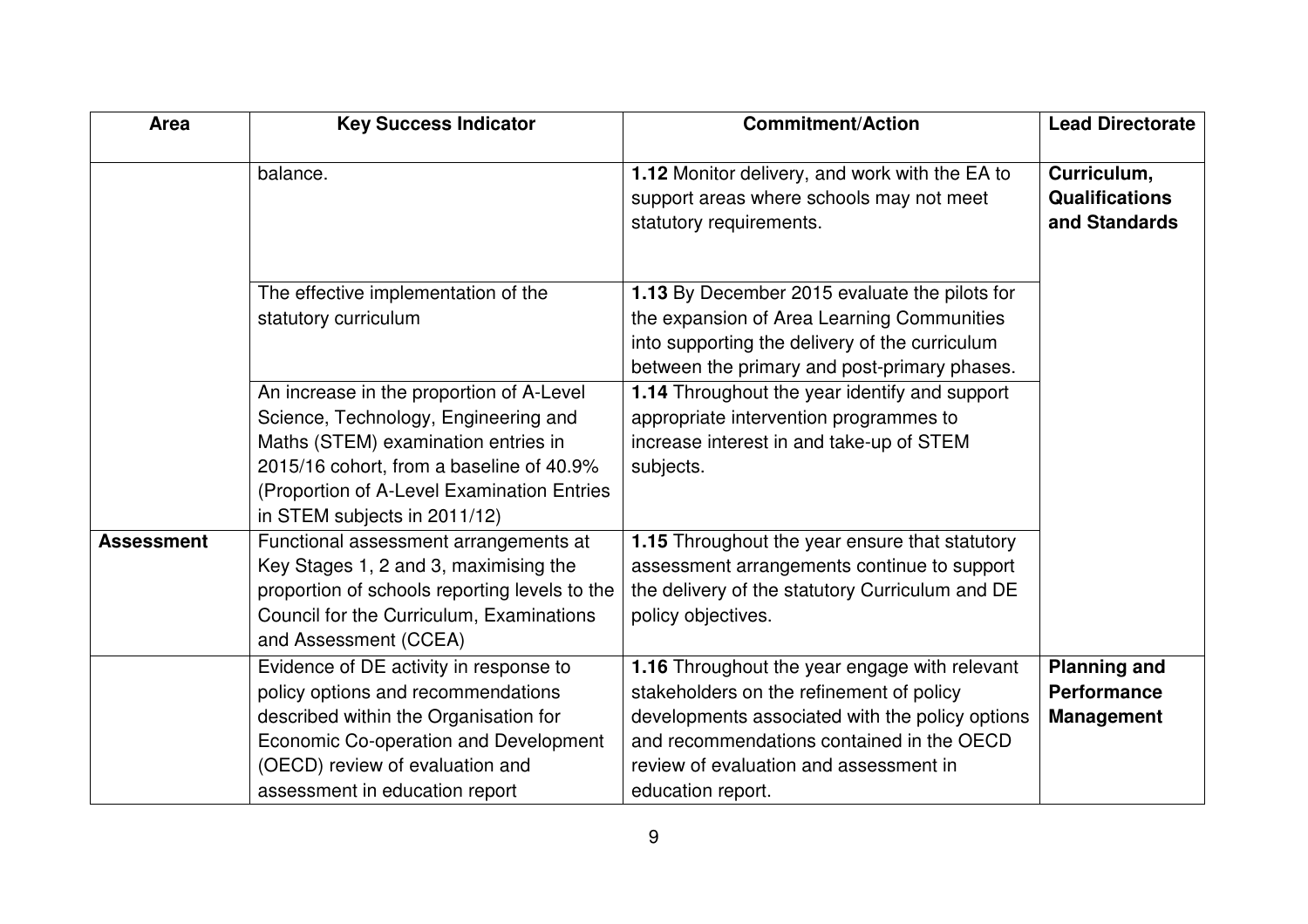| Area                  | <b>Key Success Indicator</b>           | <b>Commitment/Action</b>                         | <b>Lead Directorate</b> |
|-----------------------|----------------------------------------|--------------------------------------------------|-------------------------|
|                       |                                        |                                                  |                         |
| <b>School</b>         | The consistent implementation of Every | 1.17 Throughout the year every school            | <b>Education and</b>    |
| <b>Evaluation and</b> | School a Good School, the Department's | inspection includes a focus on retention rates   | <b>Training</b>         |
| improvement           | school improvement policy              | and what schools are doing to meet the needs     | Inspectorate            |
|                       |                                        | of every child.                                  |                         |
|                       |                                        | 1.18 Following discussion of operational         | Curriculum,             |
|                       |                                        | implementation, complete the revision of the     | <b>Qualifications</b>   |
|                       |                                        | Formal Intervention Process to increase its      | and Standards           |
|                       |                                        | robustness and responsiveness to the needs of    |                         |
|                       |                                        | pupils and working with the Education and        |                         |
|                       |                                        | Training Inspectorate (ETI) and the EA, agree a  |                         |
|                       |                                        | revised process during 2015/16.                  |                         |
|                       |                                        | 1.19 Throughout the year promote improvement     | <b>Education and</b>    |
|                       |                                        | through the whole-school inspection of at least  | <b>Training</b>         |
|                       |                                        | 220 school and pre-school settings, and at least | Inspectorate            |
|                       |                                        | 10 youth settings.                               |                         |
|                       |                                        | 1.20 Ensure all schools address the Areas for    |                         |
|                       |                                        | Improvement identified during inspection.        |                         |
|                       |                                        | 1.21 Throughout the year undertake further       |                         |
|                       |                                        | collaboration with the Department of Education   |                         |
|                       |                                        | and Skills (DES) Inspectorate in relation to     |                         |
|                       |                                        | north/south professional development, inspector  |                         |
|                       |                                        | exchanges and joint literacy and numeracy        |                         |
|                       |                                        | work.                                            |                         |
|                       |                                        | 1.22 Develop, in conjunction with stakeholders,  | Curriculum,             |
|                       |                                        | a dashboard of measures for school evaluation.   | <b>Qualifications</b>   |
|                       |                                        | A panel of practitioners shall be established to | and Standards           |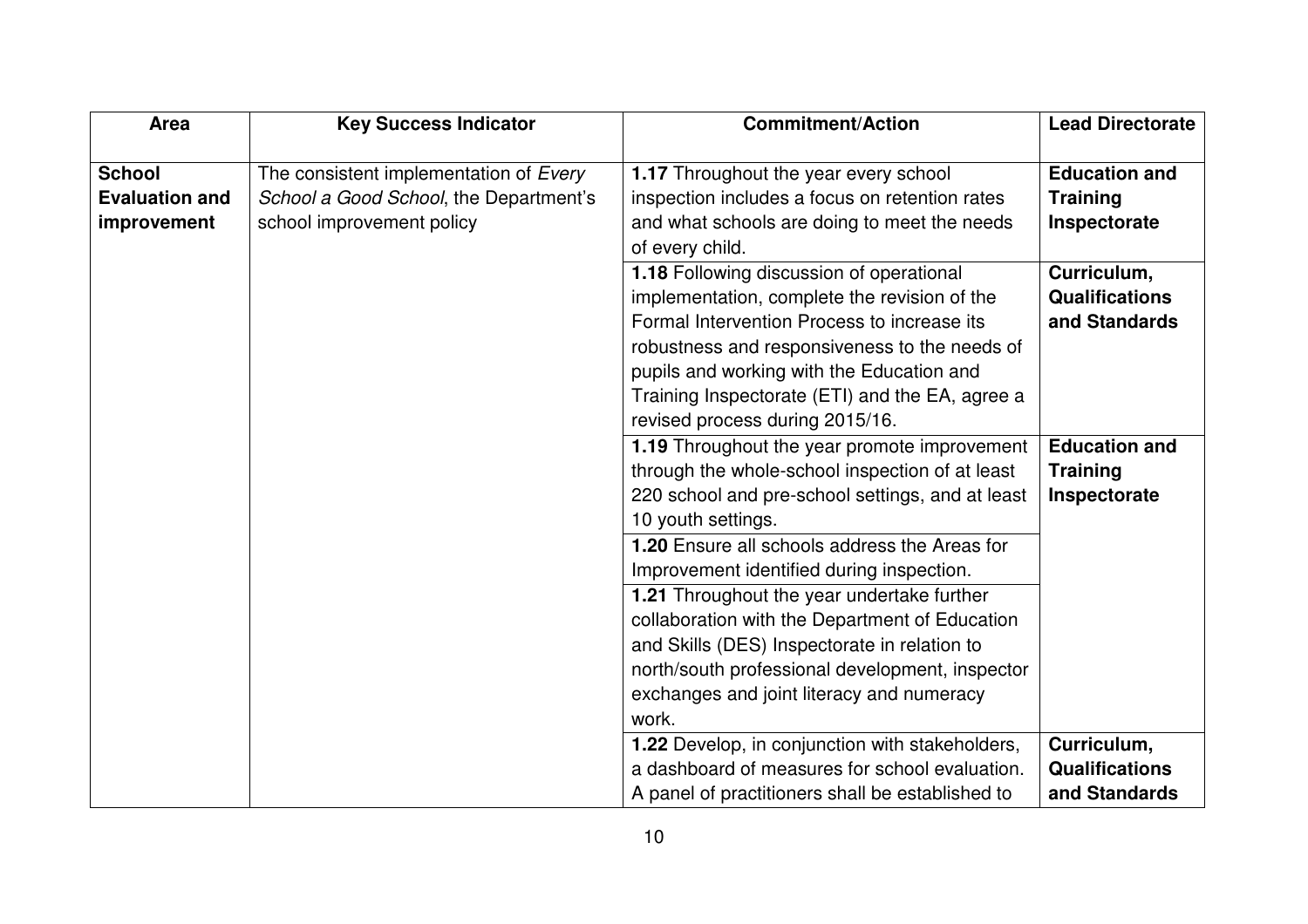| <b>Area</b>           | <b>Key Success Indicator</b>                  | <b>Commitment/Action</b>                          | <b>Lead Directorate</b> |
|-----------------------|-----------------------------------------------|---------------------------------------------------|-------------------------|
|                       |                                               |                                                   |                         |
|                       |                                               | make a recommendation on the way forward by       |                         |
|                       |                                               | the end of December 2015.                         |                         |
|                       |                                               |                                                   |                         |
| <b>Qualifications</b> | A broad range of suitable and robust          | <b>1.23</b> Throughout the year take forward both |                         |
|                       | qualifications available to pupils in schools | short-term and long-term actions flowing from     |                         |
|                       | here                                          | the fundamental review of qualifications.         |                         |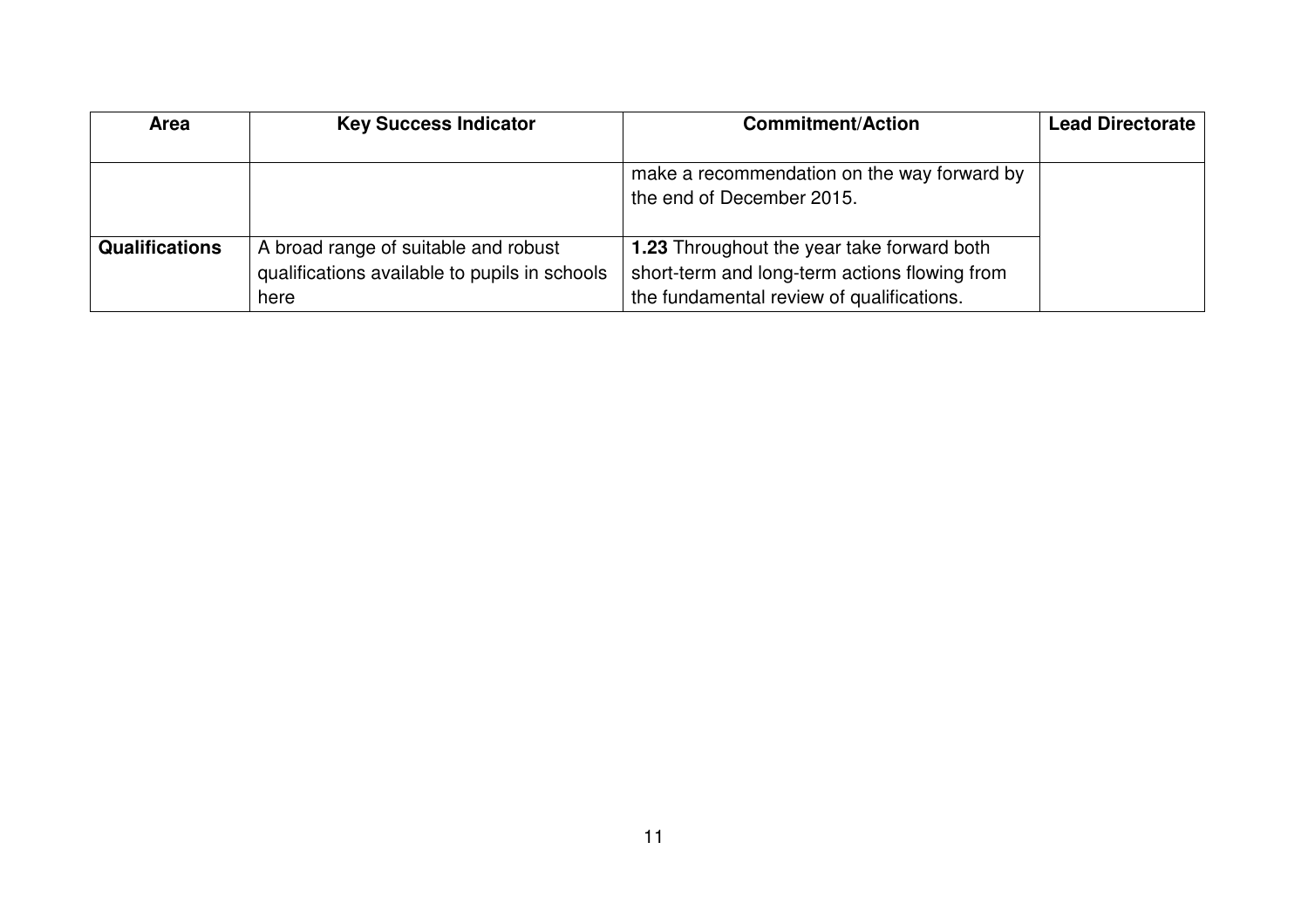## **CORPORATE GOAL 2: CLOSING THE PERFORMANCE GAP, INCREASING ACCESS AND EQUALITY**

| Area               | <b>Key Success</b>         | <b>Commitment/Action</b>                                             | <b>Lead Directorate</b>      |
|--------------------|----------------------------|----------------------------------------------------------------------|------------------------------|
|                    | <b>Indicator</b>           |                                                                      |                              |
| <b>Promoting</b>   |                            | 2.1 During 2015/16 continue to deliver the commitments in the        | <b>Equality and All</b>      |
| <b>Equality of</b> |                            | Department's Equality Scheme.                                        | <b>Ireland</b>               |
| <b>Opportunity</b> |                            |                                                                      |                              |
| <b>Special</b>     | <b>Pupils with Special</b> | 2.2 Support the progress of the SEN and Disability (SEND) Bill       | <b>Access, Inclusion and</b> |
| <b>Educational</b> | <b>Educational Needs</b>   | through the Assembly.                                                | <b>Well Being</b>            |
| <b>Needs</b>       | (SEN) achieving in         | By May 2015 agree arrangements for SEN supports in early years       |                              |
|                    | line with their            | settings.                                                            |                              |
|                    | potential                  | By January 2016 issue draft SEND Regulations for consultation.       |                              |
|                    |                            | By January 2016 issue draft SEN Code of Practice for consultation.   |                              |
|                    |                            | 2.3 Continue to work with other departments and relevant bodies,     |                              |
|                    |                            | throughout the year, regarding the implementation of DE specific     |                              |
|                    |                            | 2015/16 autism actions, as outlined in the NI Executive's Autism     |                              |
|                    |                            | Strategy and Action Plan.                                            |                              |
| <b>Youth Work</b>  | Youth work services        | 2.4 During 2015/16 progress implementation of 'Priorities for Youth' | <b>Families and</b>          |
|                    | strategically              | with the support of key sectoral partners.                           | <b>Communities</b>           |
|                    | aligned to education       | 2.5 By autumn 2015 complete a consultation exercise on the future    |                              |
|                    | priorities, planned        | of the Youth Council.                                                |                              |
|                    | and delivered              | By March 2016, subject to Ministerial agreement, commence any        |                              |
|                    | according to robust        | changes required to the current legislation as appropriate.          |                              |
|                    | assessment of need         |                                                                      |                              |
| <b>Addressing</b>  | Reduce the % of half       | 2.6 Reduce the % of half days missed because of unauthorised         | Access, Inclusion and        |
| <b>Barriers to</b> | days missed because        | absence in primary schools by 0.5% and in post primary schools by    | <b>Well Being</b>            |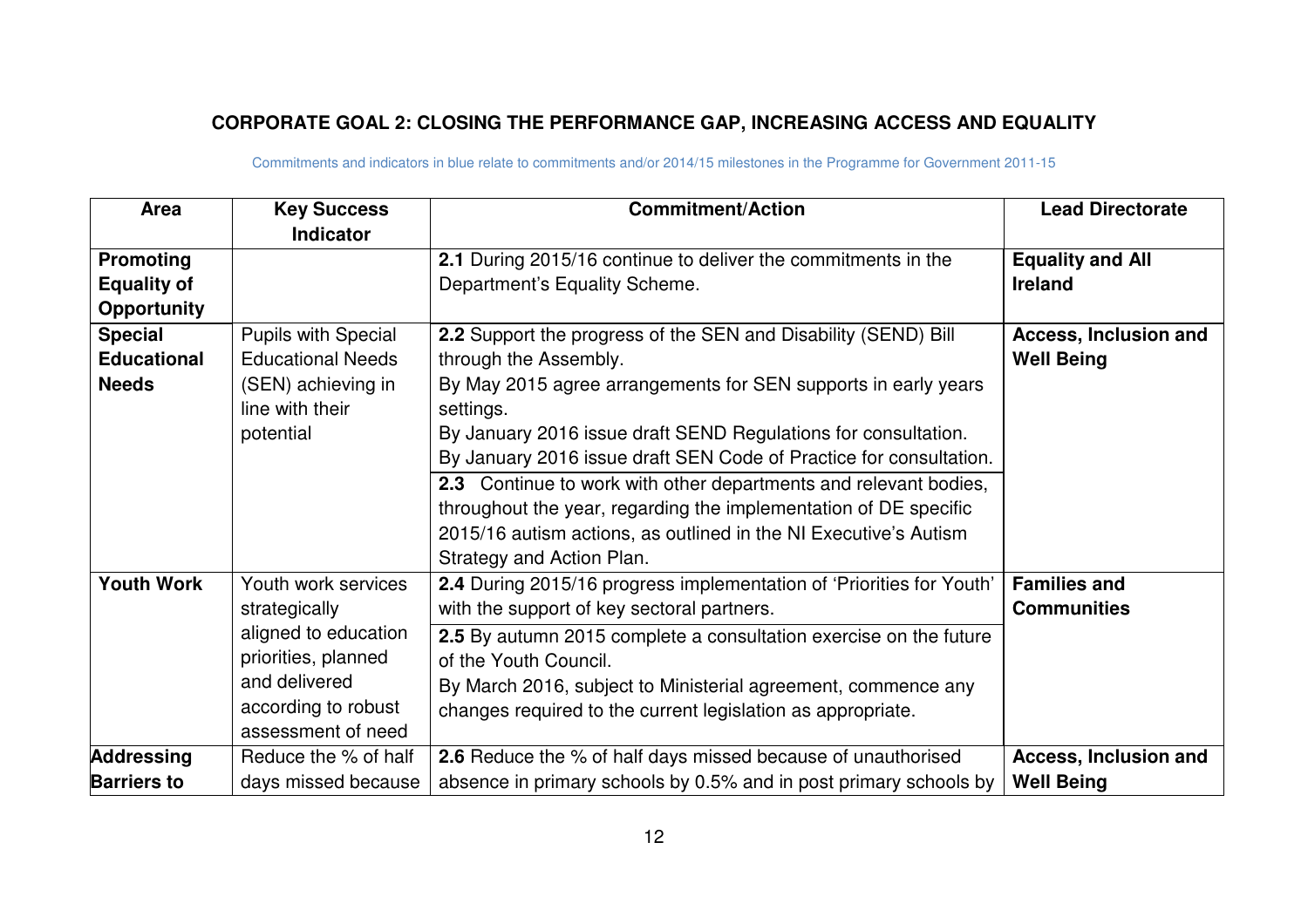| Area     | <b>Key Success</b>         | <b>Commitment/Action</b>                                                   | <b>Lead Directorate</b>   |
|----------|----------------------------|----------------------------------------------------------------------------|---------------------------|
|          | <b>Indicator</b>           |                                                                            |                           |
| Learning | of unauthorised<br>absence | $0.5%$ .                                                                   |                           |
|          |                            | 2.7 Secure an increase in the overall attendance rate to:                  |                           |
|          |                            | 94.3% in 2014/15                                                           |                           |
|          |                            | 94.6% in 2015/16.                                                          |                           |
|          |                            | 2.8 Secure an increase in the overall attendance rate in schools           |                           |
|          |                            | with currently less than 90% attendance.                                   |                           |
|          | Reduce the % of half       | 2.9 Develop an attendance strategy and deliver the commitments             |                           |
|          | days missed because        | outlined in the Memorandum of Reply (to the Public Accounts                |                           |
|          | of unauthorised            | Committee (PAC) Report on Improving Pupil Attendance)                      |                           |
|          | absence                    | published on 4 August 2014 for implementation in the 2015/16               |                           |
|          |                            | school year.                                                               |                           |
|          | Operational support        | 2.10 In conjunction with the Department for Social Development,            |                           |
|          | of 30 Nurture Units        | ensure ongoing delivery of the Nurture Units project until March           |                           |
|          | (20 DSC / 10               | 2016.                                                                      |                           |
|          | existing), support for     | In particular, DE will:                                                    |                           |
|          | external evaluation        | Allocate the £1.6m secured 'change fund' funding to maintain               |                           |
|          | and policy                 | the operation of the 30 funded schools until an informed                   |                           |
|          | development.               | decision on mainstream funding can be taken;                               |                           |
|          |                            | By November 2015 complete the evaluation of the effectiveness<br>$\bullet$ |                           |
|          |                            | of nurture by Queen's University Belfast (QUB); and                        |                           |
|          |                            | By March 2016 develop a DE Nurture policy based on the<br>$\bullet$        |                           |
|          |                            | outcome of QUB's evaluation (and bid for future funding as                 |                           |
|          |                            | required).                                                                 |                           |
|          | Increase % of Free         | 2.11 In the context of implementing 'Count, Read: Succeed',                | Curriculum,               |
|          | <b>School Meals</b>        | implement proposals to significantly improve literacy levels and           | <b>Qualifications and</b> |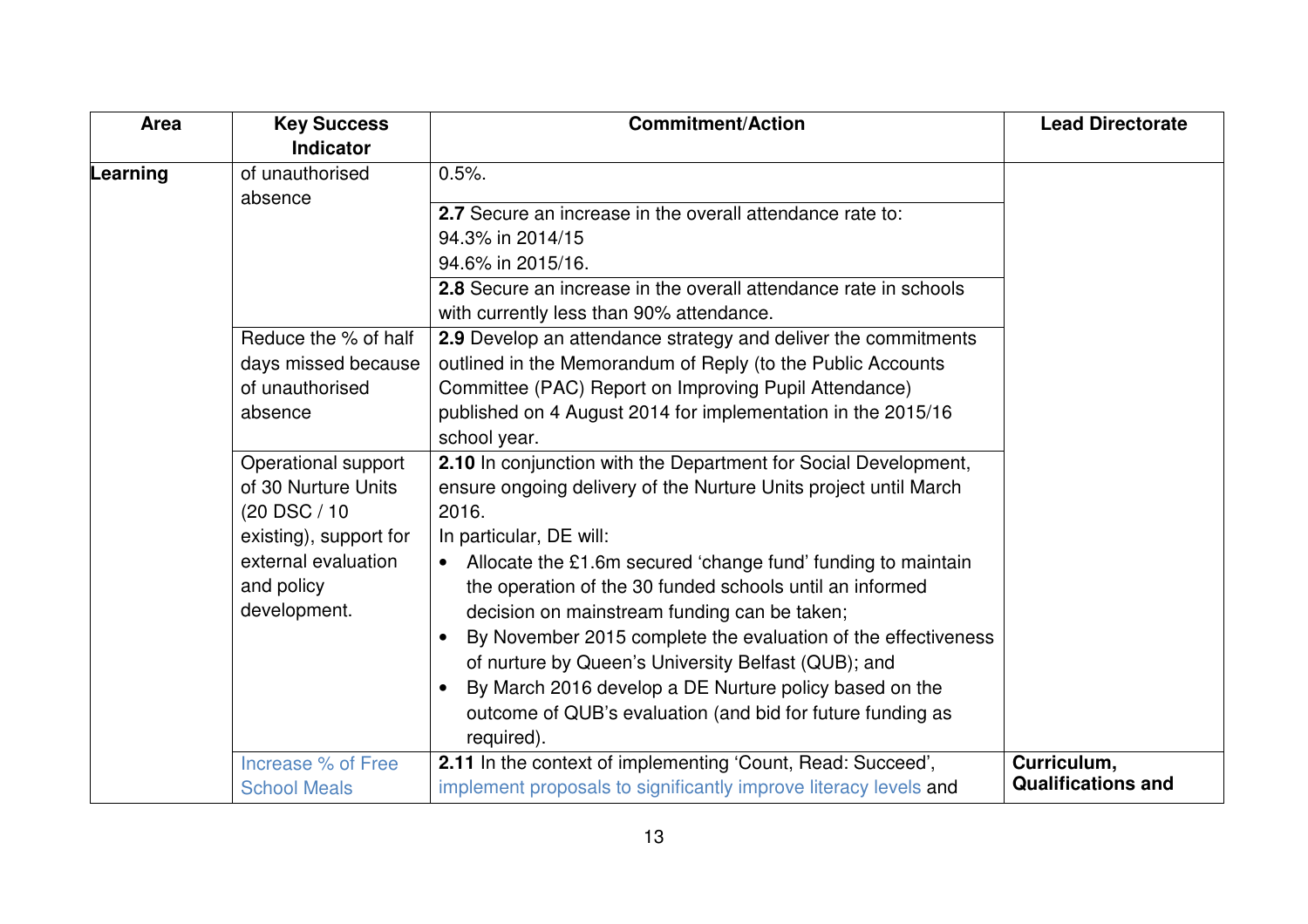| Area | <b>Key Success</b>                | <b>Commitment/Action</b>                                              | <b>Lead Directorate</b> |
|------|-----------------------------------|-----------------------------------------------------------------------|-------------------------|
|      | <b>Indicator</b>                  |                                                                       |                         |
|      | <b>Entitlement (FSME)</b>         | thereby contribute to addressing multi-generational disadvantage.     | <b>Standards</b>        |
|      | pupils attaining 5 or             |                                                                       |                         |
|      | more GCSEs at A*-C                | 2.12 Work with DES to share experience and develop good               |                         |
|      | (or equivalent)                   | practice in addressing educational underachievement in the context    |                         |
|      | including GCSEs in                | of the NSMC Educational Underachievement Working Group.               |                         |
|      | English and Maths <sup>4</sup> to | Meetings to be scheduled twice a year.                                |                         |
|      | 45% in 2013/14                    | 2.13 Throughout the year support the implementation of the            |                         |
|      | 49% in 2014/15                    | Entitlement Framework underpinned by a refreshed Careers              |                         |
|      | 49% in 2015/16                    | Strategy to be published by June 2015.                                |                         |
|      | Increase the % of                 | 2.14 Continue collaborative work with the Department of Health        | Access, Inclusion and   |
|      | <b>Looked After Children</b>      | and Social Services and Public Safety and the Education Welfare       | <b>Well Being</b>       |
|      | leaving school with               | Service to embed the use of Personal Education Plans and to           |                         |
|      | at least 5 GCSEs at               | ensure that there is sufficient guidance available to support schools |                         |
|      | grades A*-C (or                   | in educating Looked After Children and ensuring the Looked After      |                         |
|      | equivalent) including             | Child's needs are met.                                                |                         |
|      | <b>GCSEs in English</b>           | 2.15 Continue work on the development of a Looked After Children      |                         |
|      | and Maths                         | Policy with the aim of introducing a policy during the 2015/16        |                         |
|      |                                   | school year.                                                          |                         |
|      |                                   | <b>2.16</b> Through these actions increase the % of Looked After      |                         |
|      |                                   | Children leaving school with at least 5 GCSEs at grades A*-C or       |                         |
|      |                                   | equivalent including GCSEs in English and Maths above the             |                         |
|      |                                   | 2012/13 position of 27%.                                              |                         |

<sup>4</sup>During the financial year 2015/16 the most recent performance data will relate to the 2013/14 academic year.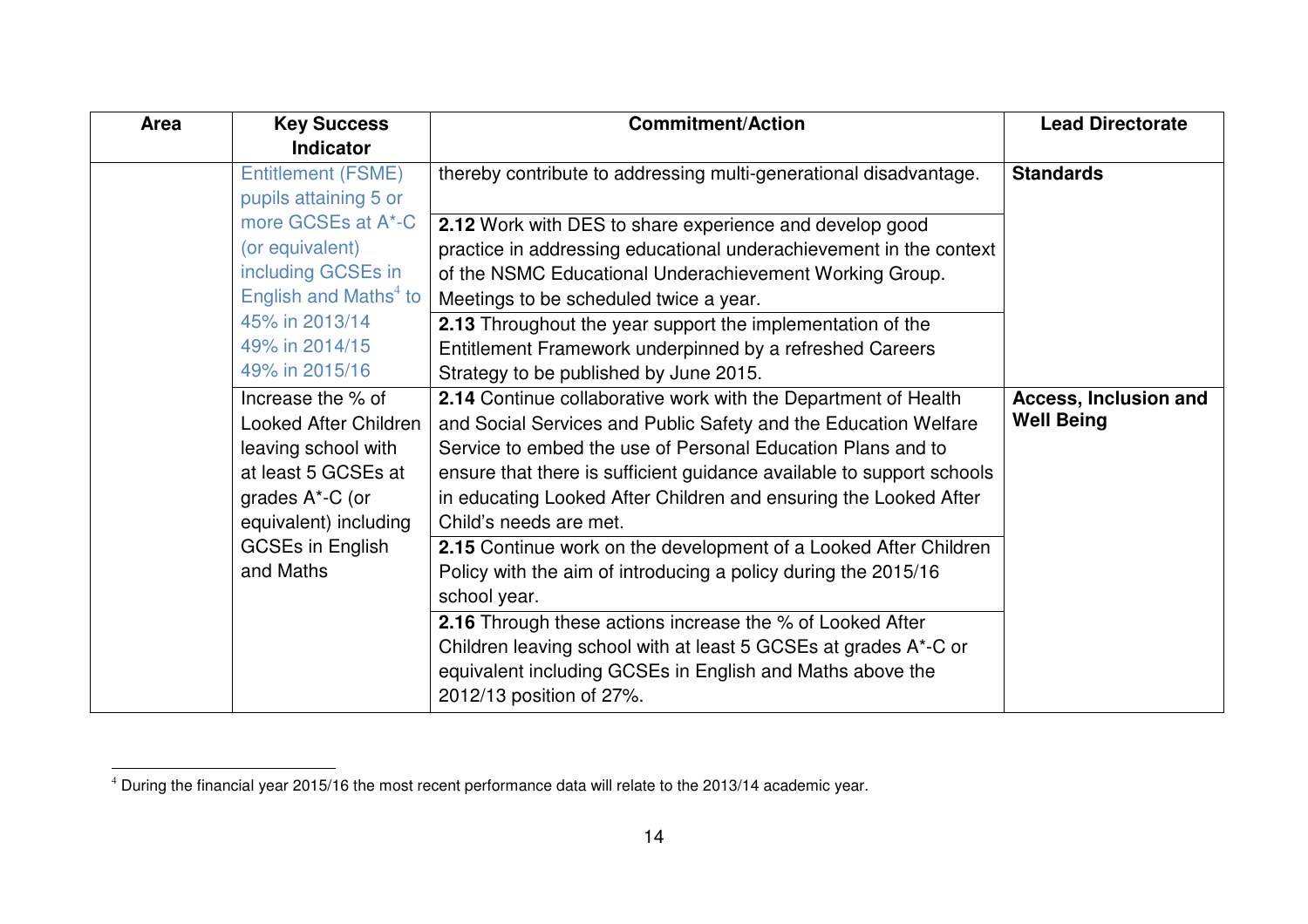| Area                 | <b>Key Success</b>          | <b>Commitment/Action</b>                                              | <b>Lead Directorate</b>      |
|----------------------|-----------------------------|-----------------------------------------------------------------------|------------------------------|
|                      | Indicator                   |                                                                       |                              |
| <b>Sustainable</b>   | Area planning for           | 2.17 By 31 December 2015 review planned actions arising from          | <b>Area Planning</b>         |
| <b>Schools</b>       | Sustainable Schools         | area plans and annual area profiles with the planning authorities to  |                              |
|                      |                             | ensure area needs considered and potential Development                |                              |
|                      |                             | Proposals identified and progressed.                                  |                              |
|                      |                             | 2.18 During the year process the majority of Development              |                              |
|                      |                             | Proposals within 6 weeks of the end of the statutory objection        |                              |
|                      |                             | period.                                                               |                              |
|                      |                             | 2.19 Following report publication progress implementation of          |                              |
|                      |                             | agreed recommendations arising from the Northern Ireland Audit        |                              |
|                      |                             | Office report on Sustainability of Schools.                           |                              |
|                      |                             | 2.20 By 31 March 2016 develop and implement new Area Planning         |                              |
|                      |                             | processes and guidance for the EA.                                    |                              |
|                      |                             | 2.21 Throughout the year implement and support area planning          |                              |
|                      |                             | governance structures.                                                |                              |
|                      |                             | 2.22 Throughout the year establish links with new district council    |                              |
|                      |                             | community planning fora, the EA as statutory community planning       |                              |
|                      |                             | partner and the Council for Catholic Maintained Schools as a          |                              |
|                      |                             | planning authority with regard to the Department's statutory duty to, |                              |
|                      |                             | where possible, promote and encourage community planning and          |                              |
|                      |                             | have regard to community plans.                                       |                              |
| <b>Support for</b>   | <b>Free School Meal</b>     | 2.23 Take the necessary steps to implement required changes as a      | <b>Families and</b>          |
| families             | Entitlement                 | result of Welfare Reform and the introduction of Universal Credit     | <b>Communities</b>           |
|                      |                             | being agreed by the Assembly.                                         |                              |
| <b>Anti-Bullying</b> | Introduction of Anti-       | 2.24 Continue to progress Anti-Bullying Legislation, looking to:      | <b>Access, Inclusion and</b> |
|                      | <b>Bullying Legislation</b> | Conclude drafting and introduce the Bill by May 2015;<br>$\bullet$    | Wellbeing                    |
|                      |                             | Achieve second reading before Summer Recess;<br>$\bullet$             |                              |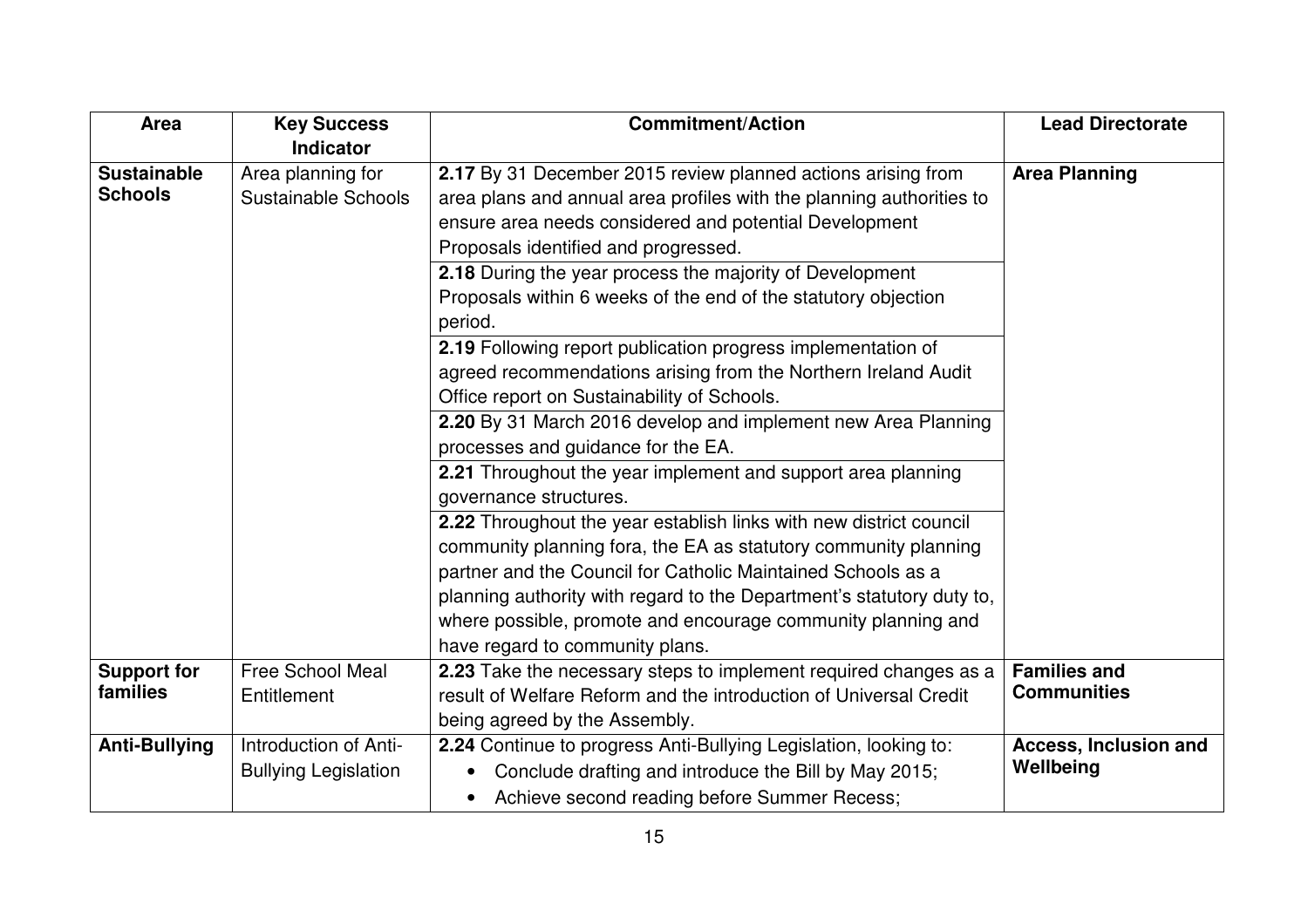| Area                       | <b>Key Success</b>     | <b>Commitment/Action</b>                                              | <b>Lead Directorate</b>    |
|----------------------------|------------------------|-----------------------------------------------------------------------|----------------------------|
|                            | <b>Indicator</b>       |                                                                       |                            |
|                            |                        | Conclude Committee stage by end of November 2015;                     |                            |
|                            |                        | Obtain Executive agreement to Bill by end of December<br>$2015$ ; and |                            |
|                            |                        | Complete Consideration stages by end of January 2016 <sup>5</sup> .   |                            |
| Encouraging                | The Department's       | 2.25 During 2015/16 monitor the outworking of guidance previously     | <b>Collaborative</b>       |
| and                        | policies and           | provided to directorates on review of policies, programmes and        | <b>Education and</b>       |
| facilitating<br>Integrated | programmes             | ALB business plans to identify and share examples of best             | <b>Practice</b>            |
| and Irish                  | appropriately reflect  | practice.                                                             |                            |
| medium                     | and support these      |                                                                       |                            |
| education                  | duties                 |                                                                       |                            |
| <b>Controlled</b>          | The Controlled         | 2.26 To provide funding to the Controlled Schools' Support Council    | <b>Education Authority</b> |
| schools'                   | Schools' Support       | to deliver the functions agreed by the Executive on 9 September       | <b>Delivery</b>            |
| support body               | Council is established | 2014 by December 2015.                                                |                            |

 $\frac{1}{5}$ This is dependent upon the timeliness of legislative drafting, Executive approval and the legislative process within the Assembly.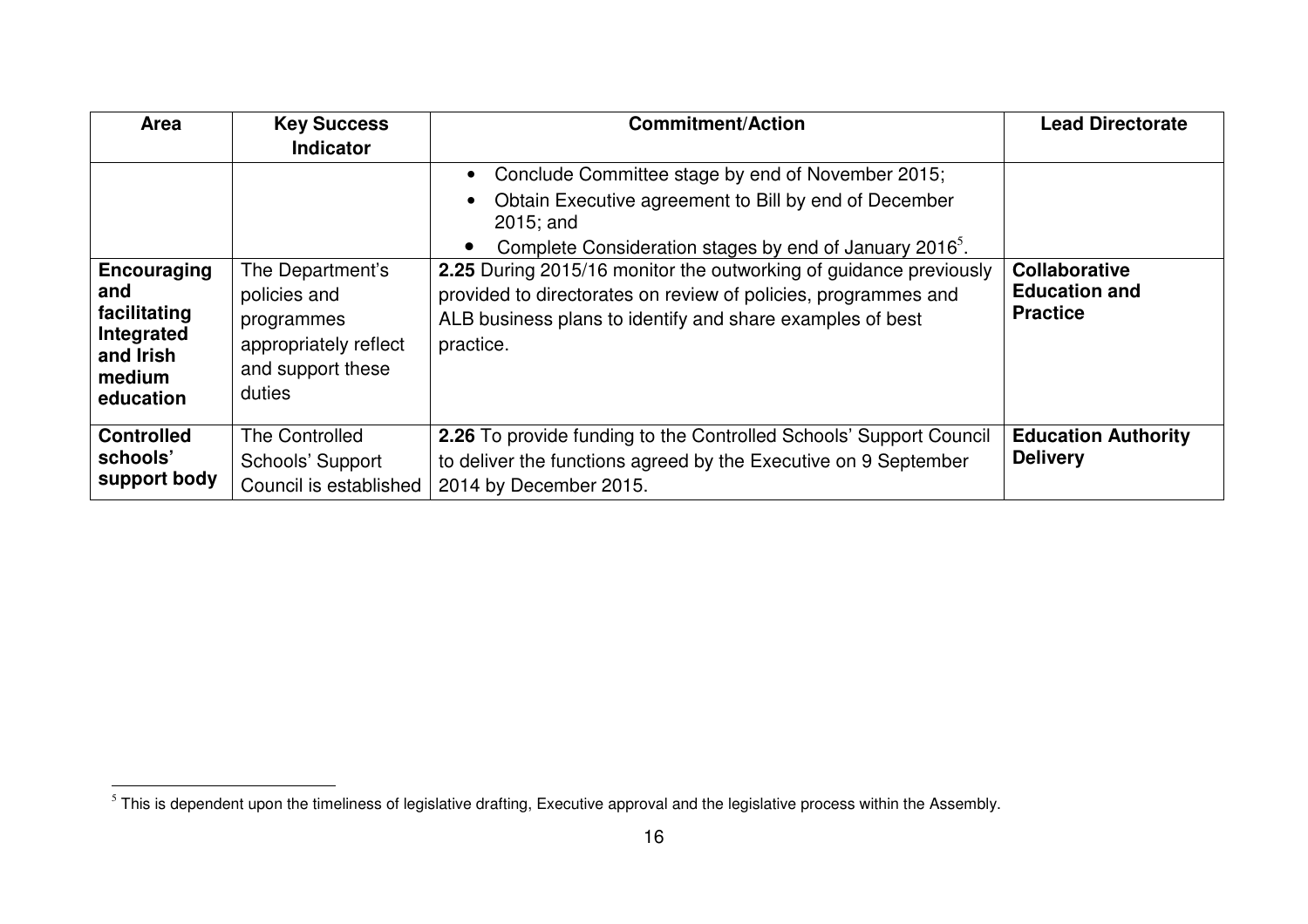## **CORPORATE GOAL 3: DEVELOPING THE EDUCATION WORKFORCE**

| Area                 | <b>Key Success</b><br><b>Indicator</b> | <b>Commitment/Action</b>                                                | <b>Lead Directorate</b>    |
|----------------------|----------------------------------------|-------------------------------------------------------------------------|----------------------------|
| <b>Strengthening</b> | A flexible, responsive                 | <b>3.1</b> Work with employers and the recognised education trade       | <b>Education Workforce</b> |
| the Workforce        | education workforce                    | unions to re-shape and embed new negotiating machinery with a           | <b>Development</b>         |
|                      |                                        | focus on flexibility and accountability by April 2016.                  |                            |
|                      |                                        | 3.2 Monitor the implementation of the Teacher Attendance Strategy       |                            |
|                      |                                        | and work with employers to develop an overarching Education             |                            |
|                      |                                        | Workforce Attendance Strategy by April 2016.                            |                            |
|                      |                                        | 3.3 During 2015/16 lead the Strategic Cost Base Reduction               |                            |
|                      |                                        | Exercises across the Education Sector caused by the Westminster         |                            |
|                      |                                        | Government's cut to the Block Grant.                                    |                            |
|                      |                                        | <b>3.4</b> By April 2016 introduce legislation for the Northern Ireland |                            |
|                      |                                        | Teachers Pension Scheme to further improve the reformed                 |                            |
|                      |                                        | Northern Ireland Teachers Pension Scheme introduced 1 April             |                            |
|                      |                                        | 2015.                                                                   |                            |
|                      | Positive Industrial                    | 3.5 During 2015/16 maintain and build upon the good working             |                            |
|                      | <b>Relations</b>                       | relations established with internal and external stakeholders           |                            |
|                      | environment enabling                   | particularly through the agreed negotiating machinery, and the          |                            |
|                      | workforce                              | Strategic Forum.                                                        |                            |
|                      | development to be                      | 3.6 During 2015/16 further refine the pay remit process to enable       |                            |
|                      | managed effectively                    | education sector staff to receive their contractual entitlements in a   |                            |
|                      |                                        | timely manner.                                                          |                            |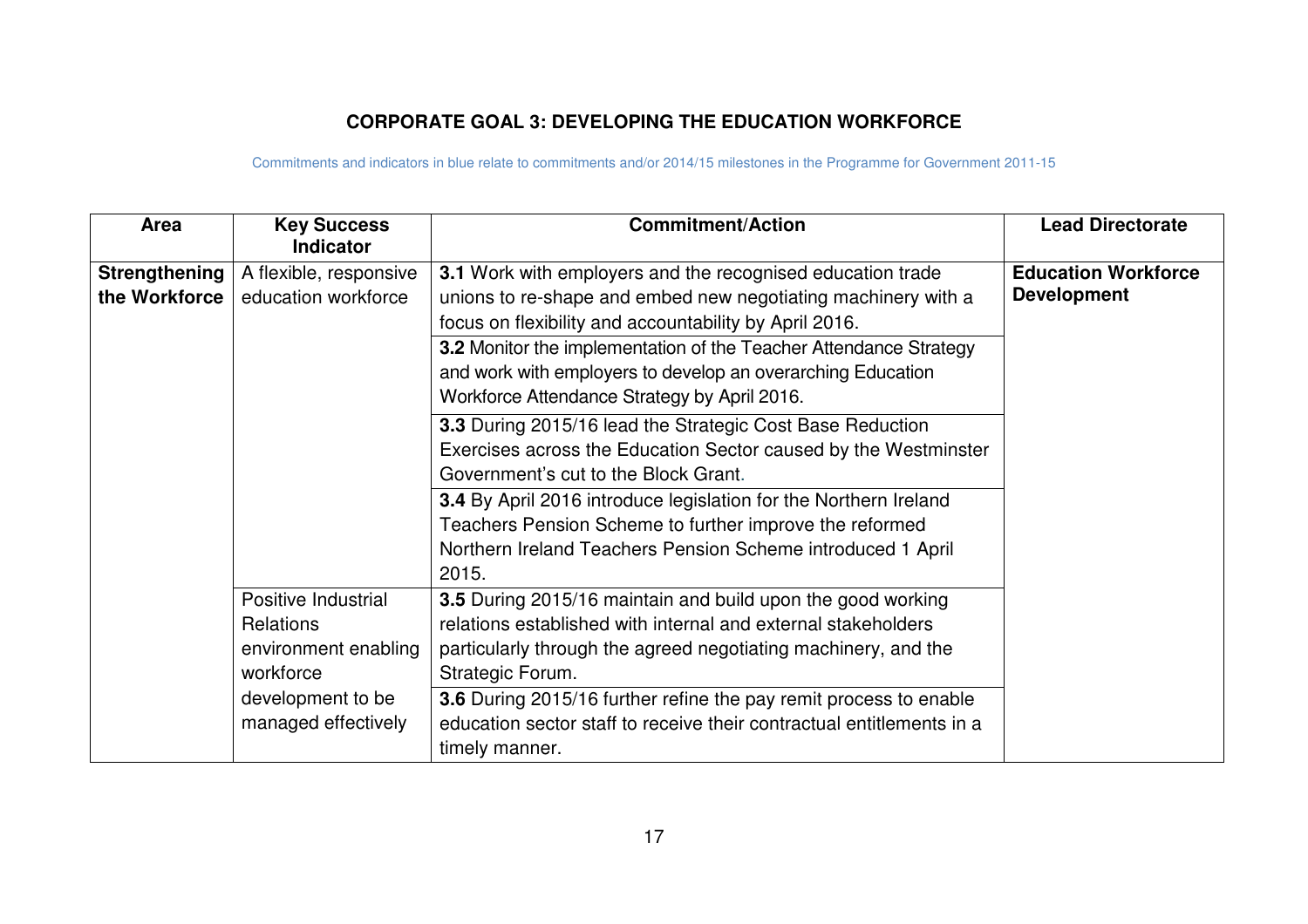| <b>Area</b>         | <b>Key Success</b><br>Indicator | <b>Commitment/Action</b>                                           | <b>Lead Directorate</b> |
|---------------------|---------------------------------|--------------------------------------------------------------------|-------------------------|
|                     |                                 | 3.7 During 2015/16 pay teachers and pensioners accurately and on   |                         |
|                     |                                 | time, in accordance with statutory and audit requirements.         |                         |
| <b>Professional</b> | An improved focus on            | 3.8 In autumn 2015 finalise and publish a new strategy for teacher | <b>Collaborative</b>    |
| <b>Development</b>  | professional                    | professional development to include an implementation plan for the | <b>Education and</b>    |
| / School            | development                     | first phase of a 10 year programme to strengthen professional      | <b>Practice</b>         |
| leadership          |                                 | learning for teachers and to promote strong and effective          |                         |
|                     |                                 | leadership.                                                        |                         |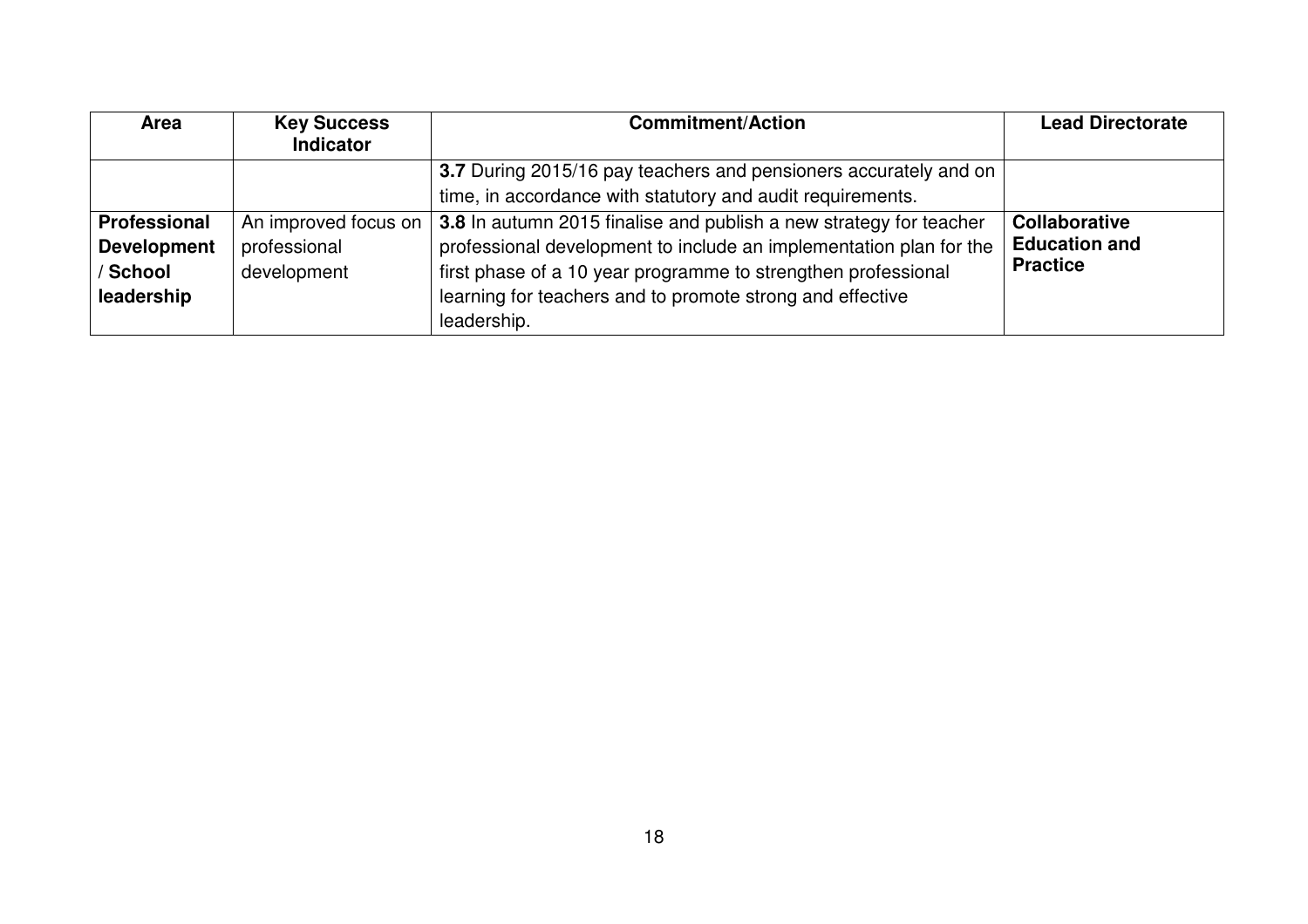### **CORPORATE GOAL 4: IMPROVING THE LEARNING ENVIRONMENT**

| Area                              | <b>Key Success</b><br><b>Indicator</b>                           | <b>Commitment/Action</b>                                                                                                                                                                                                                                                                                                                                                                                                                                                                                                      | <b>Lead Directorate</b>                                          |
|-----------------------------------|------------------------------------------------------------------|-------------------------------------------------------------------------------------------------------------------------------------------------------------------------------------------------------------------------------------------------------------------------------------------------------------------------------------------------------------------------------------------------------------------------------------------------------------------------------------------------------------------------------|------------------------------------------------------------------|
| <b>Shared</b><br><b>Education</b> | <b>Shared Education Bill</b><br>introduced to<br><b>Assembly</b> | 4.1 Bring forward legislation to define shared education and place<br>powers on Department and relevant ALBs to encourage and<br>facilitate shared education in line with the following timescale:<br>Introduce the Bill by May 2015;<br>$\bullet$<br>Achieve second reading before Summer Recess;<br>$\bullet$<br>Conclude Committee stage by end of November 2015;<br>$\bullet$<br>Obtain Executive agreement to Bill by end of December<br>2015; and<br>Complete Consideration stages by end of January 2016.<br>$\bullet$ | <b>Collaborative</b><br><b>Education and</b><br><b>Practice</b>  |
|                                   | % increase in pupils<br>engaged in shared<br>education           | 4.2 Progress a second call for schools to apply for funding through<br>the DSC Shared Education Signature Project to further extend and<br>embed opportunities for shared education.                                                                                                                                                                                                                                                                                                                                          |                                                                  |
|                                   | % increase in schools<br>sharing facilities                      | 4.3 Identify successful second call shared campus projects under<br>the Executive's TBUC strategy to be announced by the Minister by<br>June 2015.                                                                                                                                                                                                                                                                                                                                                                            | <b>Area Planning</b>                                             |
|                                   |                                                                  | 4.4 Following announcement, progress business cases and act as<br>project board members for first and second call shared campus<br>projects throughout the year.                                                                                                                                                                                                                                                                                                                                                              | Area Planning/<br><b>Investment and</b><br><b>Infrastructure</b> |
|                                   | Phase 1 substantially<br>complete and Phase                      | 4.5 Substantially complete Phase 1 (Arvalee School and Resource<br>Centre) by year end.                                                                                                                                                                                                                                                                                                                                                                                                                                       | <b>Strule Shared</b><br><b>Education Campus</b>                  |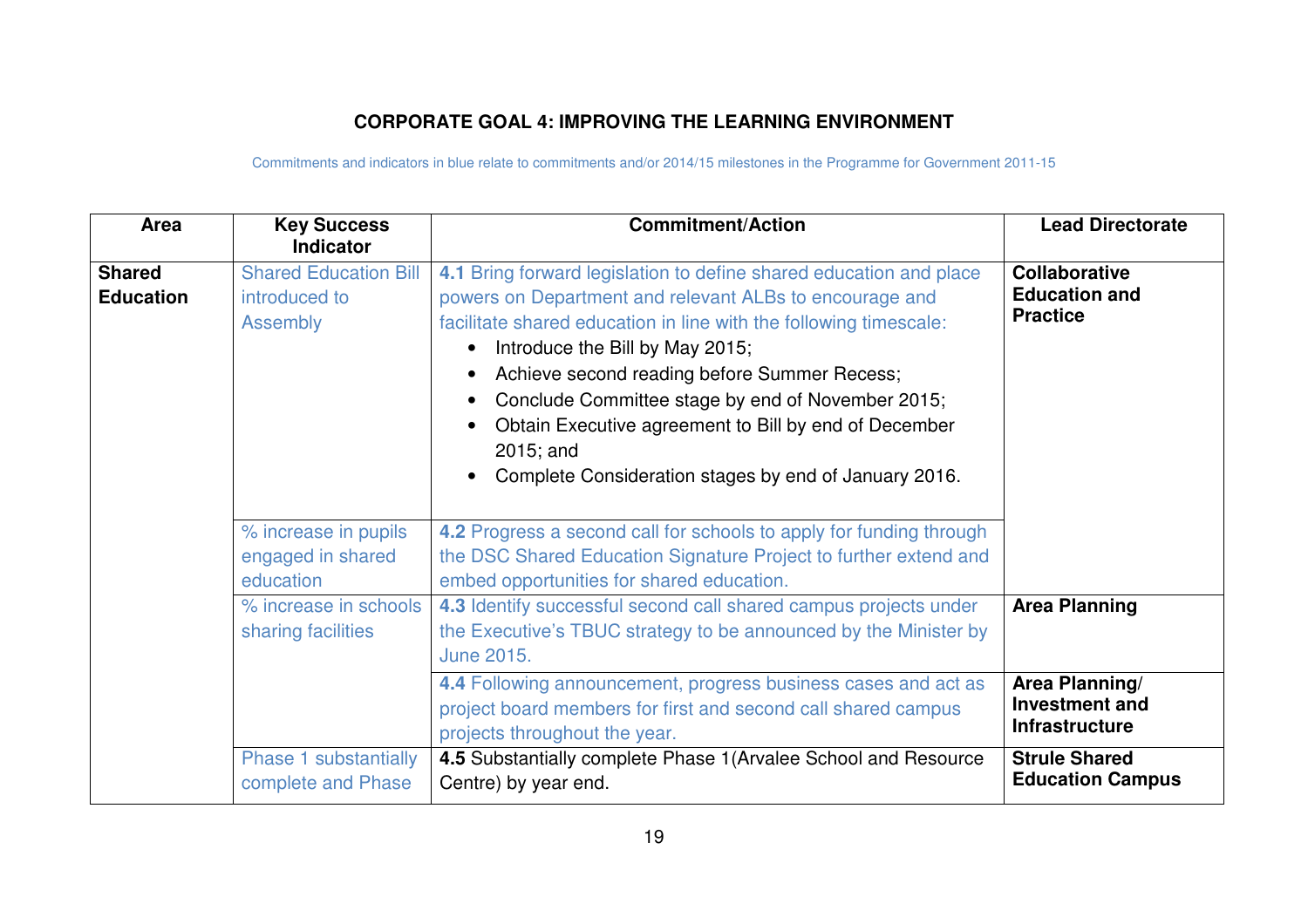| Area              | <b>Key Success</b><br><b>Indicator</b>        | <b>Commitment/Action</b>                                           | <b>Lead Directorate</b>                         |
|-------------------|-----------------------------------------------|--------------------------------------------------------------------|-------------------------------------------------|
|                   | 2 designs progressed<br>for the Strule Shared | 4.6 Appoint Integrated Consultancy Team by September 2015.         | <b>Strule Shared</b><br><b>Education Campus</b> |
|                   | <b>Education Campus</b>                       | 4.7 Complete the review of the Stage C design by the next          |                                                 |
|                   | Omagh                                         | Integrated Consultancy Team by December 2015.                      |                                                 |
|                   |                                               | 4.8 Commence Royal Institute of British Architects Stage 3 design  |                                                 |
|                   |                                               | by January 2016.                                                   |                                                 |
|                   |                                               | 4.9 Agree Memorandum of Agreement with school                      |                                                 |
|                   |                                               | trustees/managing authorities covering campus ownership,           |                                                 |
|                   |                                               | governance and management by September 2015.                       |                                                 |
|                   |                                               | 4.10 Throughout the year, progress the development of the          |                                                 |
|                   |                                               | Campus Educational Model to include developing a vision and        |                                                 |
|                   |                                               | associated workstreams, carrying out a curriculum review,          |                                                 |
|                   |                                               | developing a common timetable and staff engagement.                |                                                 |
|                   |                                               | 4.11 Work with the Department for Regional Development (DRD)       |                                                 |
|                   |                                               | to ensure the Vesting Order is progressed and detailed design and  |                                                 |
|                   |                                               | contract documentation is completed for the Strathroy Link Road in |                                                 |
|                   |                                               | line with DRD programme (construction contract award expected      |                                                 |
|                   |                                               | early 2016).                                                       |                                                 |
| <b>Strategic</b>  | Prioritised capital                           | 4.12 At 31 March 2016 have successfully delivered, in conjunction  | <b>Investment and</b>                           |
| <b>Investment</b> | works programme                               | with the EA, a programme of prioritised capital works covering     | <b>Infrastructure</b>                           |
|                   | delivered within                              | Major Works, Schools Enhancement Programme and Minor Works.        |                                                 |
|                   | timescale and budget                          |                                                                    |                                                 |
|                   | Publication of DE                             | 4.13 Publish DE Asset Management Plan by 31 October 2015.          | <b>Investment and</b>                           |
|                   | Asset Management                              |                                                                    | <b>Infrastructure</b>                           |
|                   | Plan                                          |                                                                    |                                                 |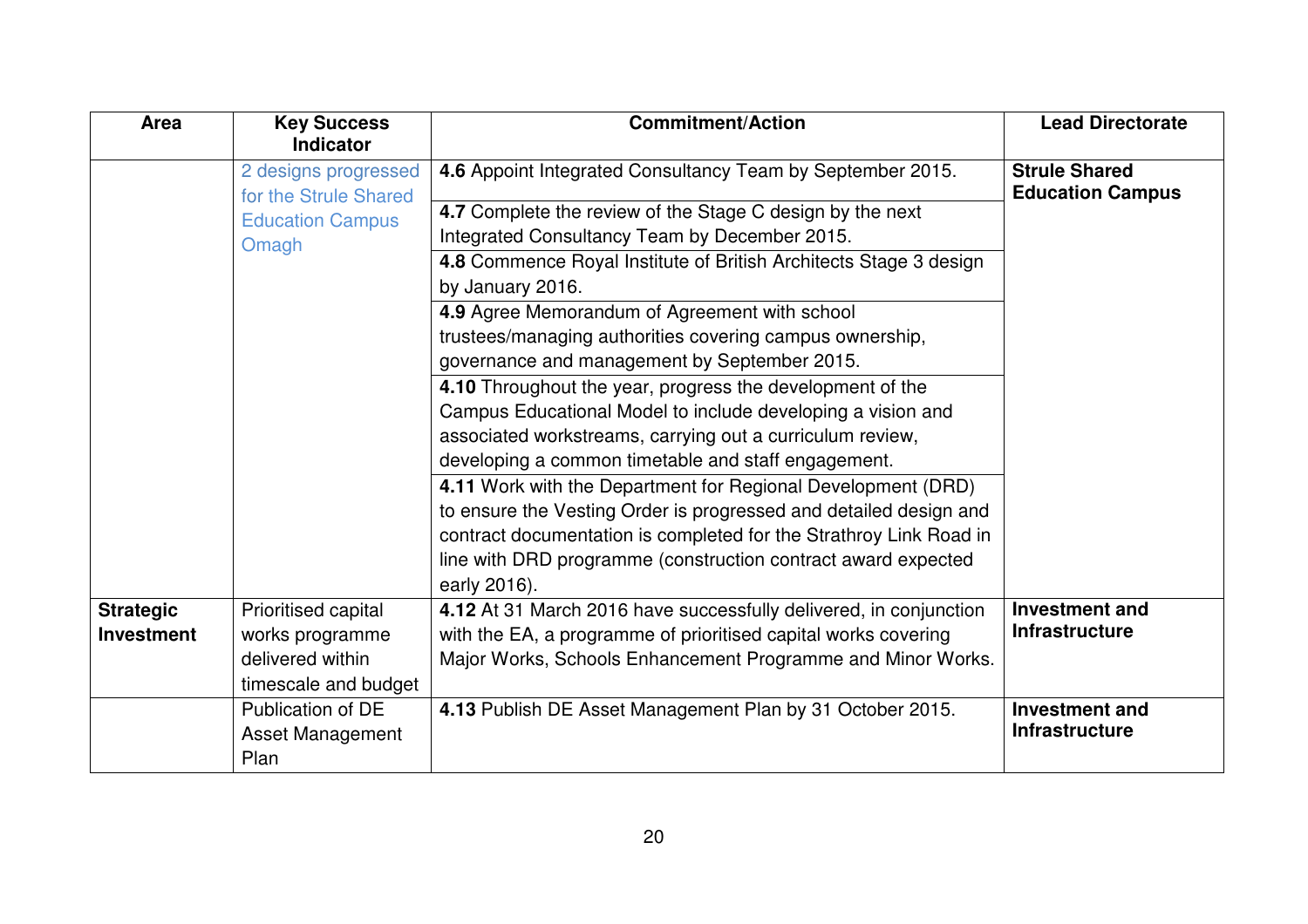| Area                                            | <b>Key Success</b><br><b>Indicator</b>                                                                           | <b>Commitment/Action</b>                                                                                                                                                                                                                                                                                                                                                                                                                                                                                                                                                                                        | <b>Lead Directorate</b>                                         |
|-------------------------------------------------|------------------------------------------------------------------------------------------------------------------|-----------------------------------------------------------------------------------------------------------------------------------------------------------------------------------------------------------------------------------------------------------------------------------------------------------------------------------------------------------------------------------------------------------------------------------------------------------------------------------------------------------------------------------------------------------------------------------------------------------------|-----------------------------------------------------------------|
| <b>Irish medium</b><br>post primary<br>planning | Provision of<br>additional Irish<br>medium post-primary<br>schools                                               | 4.14 Throughout 2015/16 take forward agreed actions following the<br>review of Irish medium post primary education.                                                                                                                                                                                                                                                                                                                                                                                                                                                                                             | <b>Collaborative</b><br><b>Education and</b><br><b>Practice</b> |
| <b>Digital</b><br><b>Technologies</b>           | All grant-aided<br>schools continuing to<br>have access to a high<br>level of ICT provision                      | 4.15 Throughout 2015/16 ensure the provision of effective,<br>centrally managed digital services to assist teaching, learning,<br>educational improvement and management (contract in place<br>providing services). By June 2015 secure the provision to schools<br>of 15,400 teacher portable devices. By September 2015 secure the<br>provision of C2k Services to all Education Other Than At School<br>(EOTAS) settings. During the 2014/15 academic year provide 325<br>schools with access to new library software (the remainder of<br>schools receiving the software during the 2015/16 academic year). | Curriculum,<br><b>Qualifications and</b><br><b>Standards</b>    |
| <b>School</b><br><b>Funding</b>                 | Arrangements for<br>delegating funding to<br>schools that are<br>transparent, equitable<br>and supportive of the | 4.16 By the end of November 2015 complete a review of the<br>Funding Authority arrangements for voluntary grammar and grant<br>maintained integrated schools and identify the most appropriate<br>way for them to be funded.                                                                                                                                                                                                                                                                                                                                                                                    | <b>Finance</b>                                                  |
|                                                 | Department's wider<br>policy objectives                                                                          | 4.17 Keep the funding arrangements for schools under review, to<br>ensure they continue to deliver the Department's policy objectives,<br>including area based planning and sustainability, and demonstrate<br>value for money.                                                                                                                                                                                                                                                                                                                                                                                 | Area Planning /<br><b>Finance</b>                               |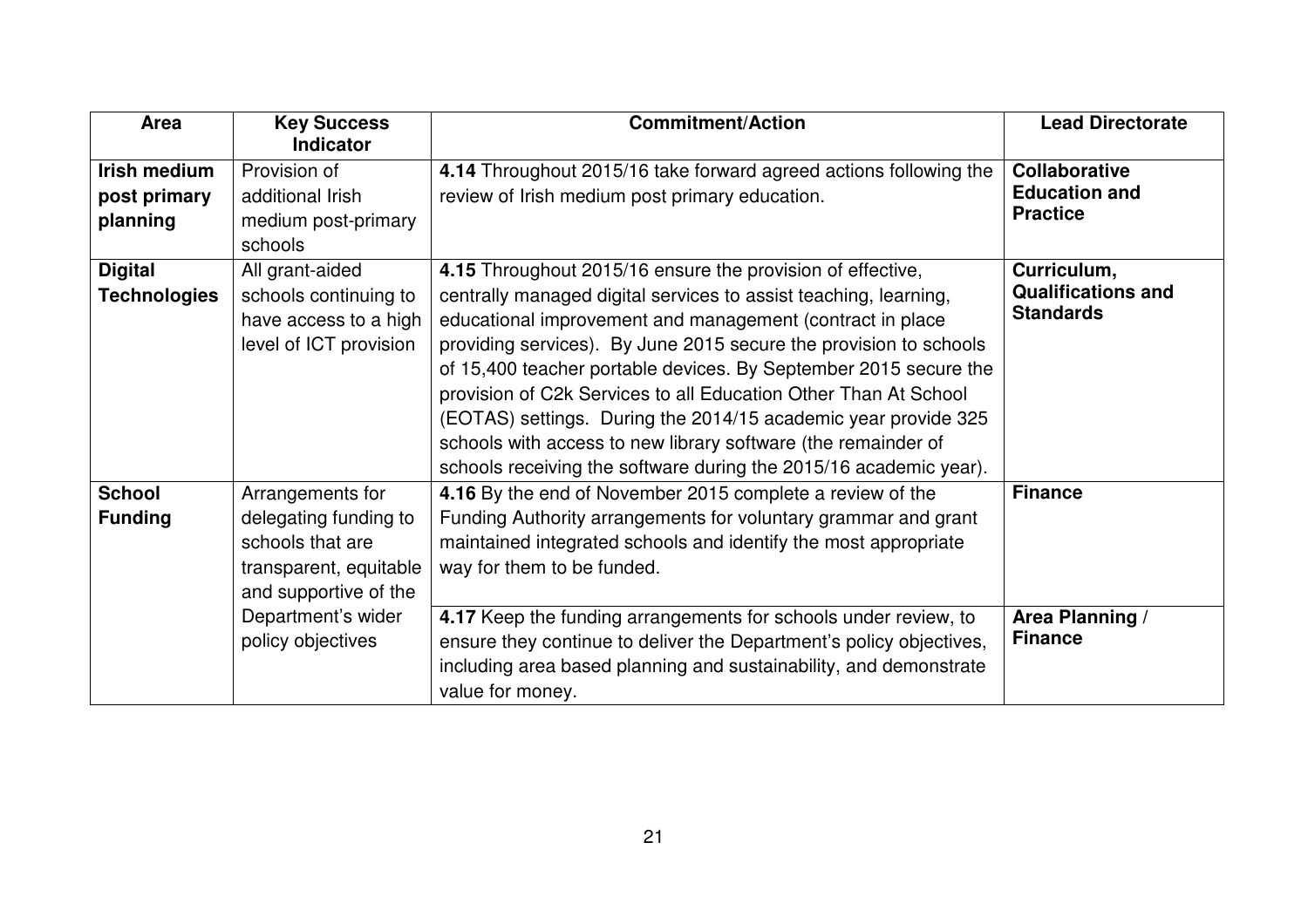## **CORPORATE GOAL 5: TRANSFORMING THE GOVERNANCE AND MANAGEMENT OF EDUCATION**

| Area                                                          | <b>Key Success</b><br><b>Indicator</b>                                       | <b>Commitment/Action</b>                                                                                                                                                                                                                                                                                                          | <b>Lead Directorate</b>                               |
|---------------------------------------------------------------|------------------------------------------------------------------------------|-----------------------------------------------------------------------------------------------------------------------------------------------------------------------------------------------------------------------------------------------------------------------------------------------------------------------------------|-------------------------------------------------------|
| <b>Reform of</b><br><b>Education</b><br><b>Administration</b> | Effective education<br>administration and<br>support in place for<br>2015/16 | 5.1 Ensure that the agreed programme of work is progressed<br>by 31 March 2016 in accordance with the Department of<br>Finance and Personnel Central Procurement Directorate's<br>best practise guidance on programme management, by DE<br>and EA to support the establishment and operation of the EA.                           | <b>Education Authority Delivery</b>                   |
| Children's<br><b>Services</b>                                 | Work progressed<br>in accordance with<br>agreed timescales                   | 5.2 Progress the work needed to create a new Department of<br>Education that includes responsibility for children's services<br>as part of the wider reform of Northern Ireland Civil Service<br>departments.                                                                                                                     | <b>Equality and All Ireland</b>                       |
| <b>Other ALBs</b>                                             | Governance and<br>accountability<br>arrangements in                          | 5.3 By March 2016 implement recommendations arising from<br>the Review of ALB Governance Framework and Management<br>Information.                                                                                                                                                                                                 | <b>Planning and Performance</b><br><b>Management</b>  |
|                                                               | the Department's<br>remaining ALBs<br>are appropriate<br>and effective       | 5.4 Monitor the implementation of the new arrangements for<br>governance and business planning for Comhairle na<br>Gaelscolaíochta and the Northern Ireland Council for<br>Integrated Education to satisfy the Department's duty to<br>encourage and facilitate the development of both Irish<br>medium and Integrated education. | <b>Collaborative Education and</b><br><b>Practice</b> |
| North-south<br>joint working                                  | Improved cross<br>border<br>collaboration and<br>delivery                    | 5.5 Continue to work effectively and collaboratively with DES<br>in taking forward the priorities agreed by both Ministers at the<br>NSMC Educational Sectoral meeting.                                                                                                                                                           | <b>Equality and All Ireland</b>                       |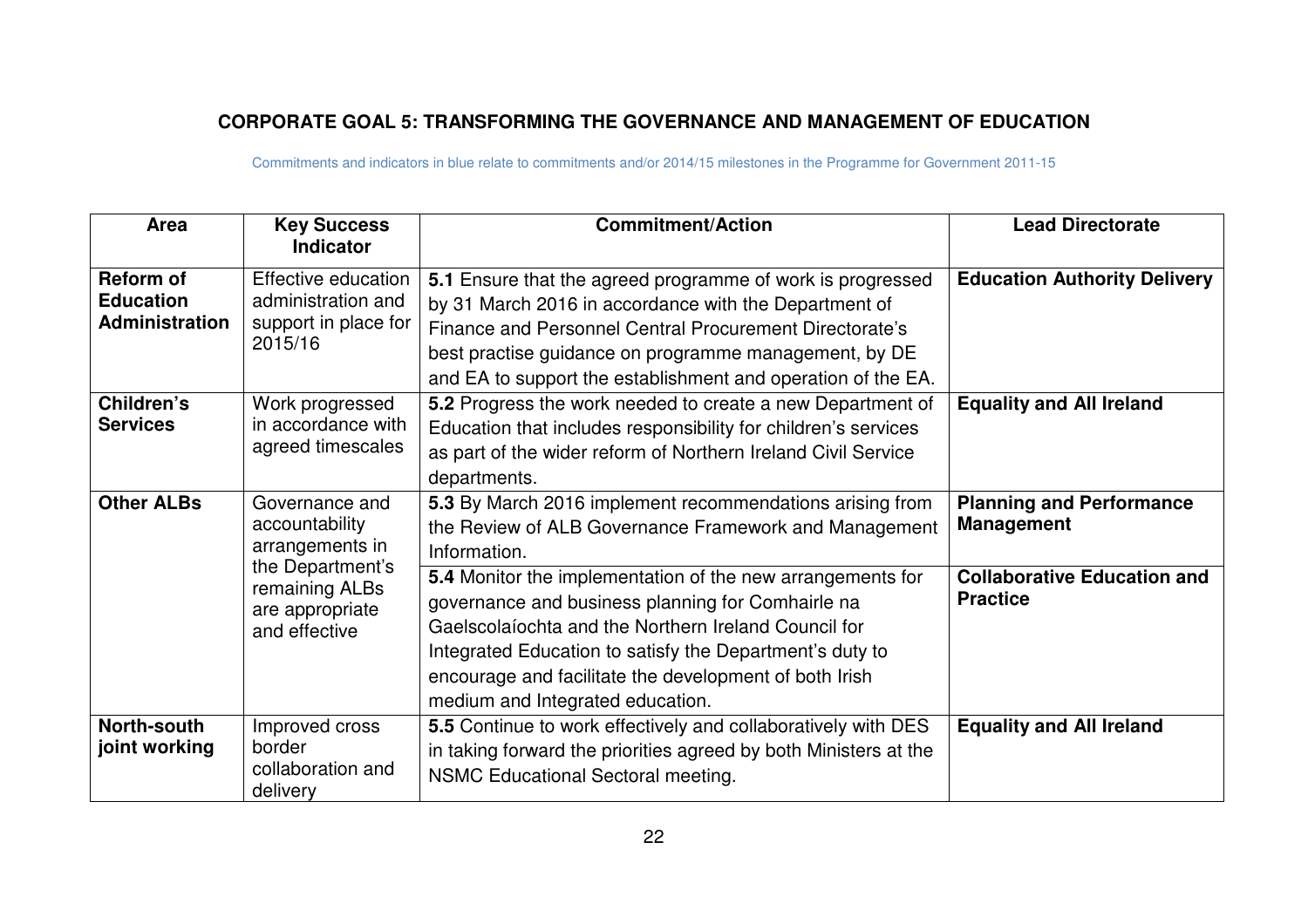| <b>Area</b>        | <b>Key Success</b><br><b>Indicator</b>                                                                           | <b>Commitment/Action</b>                                                                                                                                                                                                                   | <b>Lead Directorate</b>                              |
|--------------------|------------------------------------------------------------------------------------------------------------------|--------------------------------------------------------------------------------------------------------------------------------------------------------------------------------------------------------------------------------------------|------------------------------------------------------|
| <b>Procurement</b> | Centre of<br>Procurement<br>Expertise (CoPE)<br>Accreditation<br>achieved for<br>education sector<br>procurement | 5.6 Engage with key stakeholders to oversee the<br>implementation of agreed proposals for new procurement<br>arrangements for the education sector to ensure CoPE<br>accreditation is achieved at the earliest practicable<br>opportunity. | <b>Planning and Performance</b><br><b>Management</b> |